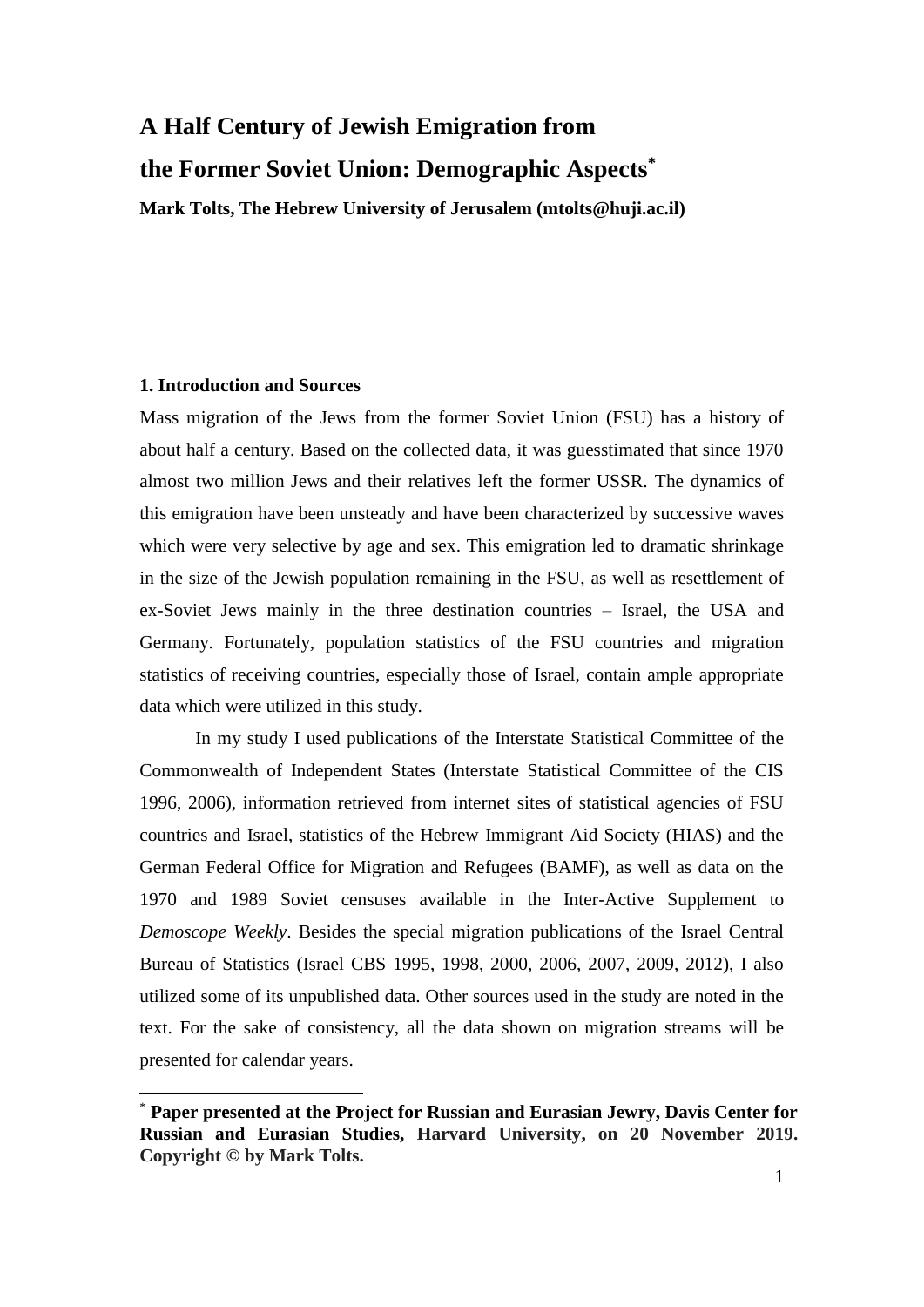## **2. Dynamics of Emigration**

For many years Soviet Jews, like all other citizens of the USSR, had no real possibility to emigrate in sizable numbers, but this changed in the 1970s. Between 1970 and 1988, a total of about 291,000 Soviet Jews and their relatives emigrated from the country, the majority of whom – approximately 164,000 – came to Israel (see Table 1).

| Year | Israel | USA <sup>a</sup> | Germany  | Year | Israel | USA <sup>a</sup> | Germany |
|------|--------|------------------|----------|------|--------|------------------|---------|
| 1970 | 1.0    | $\cdots$         | .        | 1995 | 64.8   | 21.7             | 15.2    |
| 1971 | 13.0   | 0.05             |          | 1996 | 59.0   | 19.5             | 16.0    |
| 1972 | 31.4   | 0.25             |          | 1997 | 54.6   | 14.5             | 19.4    |
| 1973 | 33.3   | 1.5              |          | 1998 | 46.0   | 7.4              | 17.8    |
| 1974 | 16.7   | 3.9              |          | 1999 | 66.8   | 6.3              | 18.2    |
| 1975 | 8.3    | 4.9              |          | 2000 | 50.8   | 5.9              | 16.5    |
| 1976 | 7.3    | 7.0              |          | 2001 | 33.6   | 4.1              | 16.7    |
| 1977 | 8.3    | 8.5              |          | 2002 | 18.5   | 2.5              | 19.3    |
| 1978 | 12.0   | 16.9             |          | 2003 | 12.4   | 1.6              | 15.4    |
| 1979 | 17.3   | 34.1             | .        | 2004 | 10.1   | 1.1              | 11.2    |
| 1980 | 7.4    | 14.1             |          | 2005 | 9.4    | 0.9              | 6.0     |
| 1981 | 1.8    | 7.7              |          | 2006 | 7.5    | 0.6              | 1.1     |
| 1982 | 0.7    | 2.0              |          | 2007 | 6.5    | 0.3              | 2.5     |
| 1983 | 0.4    | 0.9              |          | 2008 | 5.6    | 0.2              | 1.4     |
| 1984 | 0.3    | 0.55             |          | 2009 | 6.8    | 0.2              | 1.1     |
| 1985 | 0.35   | 0.8              | .        | 2010 | 7.0    | 0.2              | 1.0     |
| 1986 | 0.2    | 0.7              |          | 2011 | 7.2    | 0.1              | 1.0     |
| 1987 | 2.1    | 6.1              | .        | 2012 | 7.2    | 0.1              | 0.5     |
| 1988 | 2.2    | 16.8             | $\cdots$ | 2013 | 7.3    | 0.15             | 0.25    |
| 1989 | 12.9   | 56 <sup>b</sup>  | 0.6      | 2014 | 11.6   | 0.2              | 0.2     |
| 1990 | 185.2  | $6.5^{\rm b}$    | 8.5      | 2015 | 14.7   | $\cdots$         | 0.4     |
| 1991 | 147.8  | 35.2             | 8.0      | 2016 | 14.5   |                  | 0.7     |
| 1992 | 65.1   | 45.9             | 4.0      | 2017 | 16.2   | .                | 0.9     |
| 1993 | 66.1   | 35.9             | 16.6     | 2018 | 18.8   | .                | 1.0     |
| 1994 | 68.1   | 32.9             | 8.8      |      |        |                  |         |

**Table 1** Emigration of Jews and their relatives from the FSU to three main destinations, thousands

<sup>a</sup> Data for 1970-1988 include all destinations other than Israel for those who emigrated with Israeli visas; since 1991 annual data cover only those immigrants who were assisted by the Hebrew Immigrant Aid Society (HIAS).

<sup>b</sup> Departures from the Soviet Union.

*Sources*: Altshuler 1987: 56; Anonymous 2000: 136; Florsheim 1990: 314; Heitman, 1991: 13; Tolts 2016: 24; Tolts 2018: 224 [updated].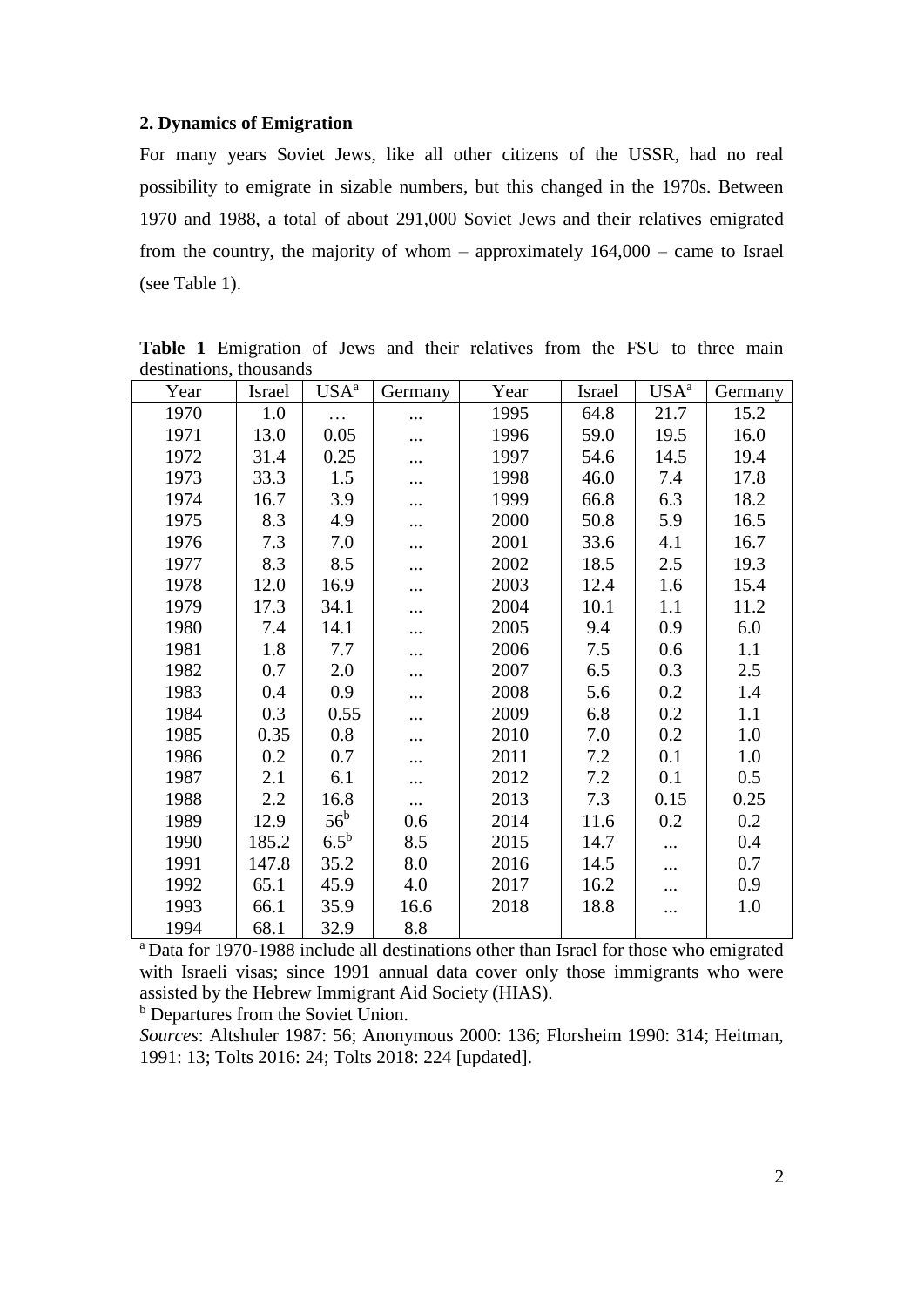In all these years the emigrants left the USSR with Israeli visas, and in the first half of the 1970s only 7.5% of them went to destinations other than Israel. However, in 1976-1977 about half of the total number of emigrants from the Soviet Union with Israeli visas changed their destinations, mostly for the United States. By 1979 only one-third of these emigrants were arriving in Israel. The great majority of those who left Russia, Ukraine, and Belarus in the period 1976-1988 as a whole went to the United States.

Since 1989, mass emigration in general, and in particular that to Israel, played a very important role in the fate of the Jews in the FSU. According to estimated figures, between 1989 and 2018, about 1.7 million (ex-) Soviet Jews and their relatives emigrated to countries outside the FSU. Almost 1.1 million of these emigrated to Israel, while the rest went mostly to the United States and Germany. During this period the number of Jews and their relatives who emigrated from the FSU to the United States was estimated at about 328,000 (including those who were not assisted by HIAS), while the number who emigrated to Germany was about 230,000.

This emigration peaked in 1990-1991, the last two years of the severe crisis that preceded the dissolution of the Soviet Union, when about 400,000 Soviet Jews and their relatives left the USSR. Of these, 333,000 (83%) went to Israel. Thus, in 1990, Israel again became the first destination of this migration movement. The rate of this mass exodus has been even much higher than the mass Jewish emigration from the Russian Empire around the turn of the 20th century (Gitelman 1997).

In the 1990s the USA introduced quotas that limited the possibility of FSU Jewish immigration to only those persons who had close relatives in the USA (Lazin 2005); nevertheless, between 1991 and 1996 the USA ranked second as a receiving country. From 1997 to 2001, more emigrants went to Germany than to the USA, and Germany, which had in the beginning of the 1990s introduced a special program for Jewish immigration from the FSU, became the second-ranking receiving country. After September 11, 2001, the USA ceased to be a major destination for FSU Jewish emigration as immigration rules had been severely tightened. In 2014, the last year for which the data were released by HIAS, only two hundred new arrivals from the FSU were assisted by this organization.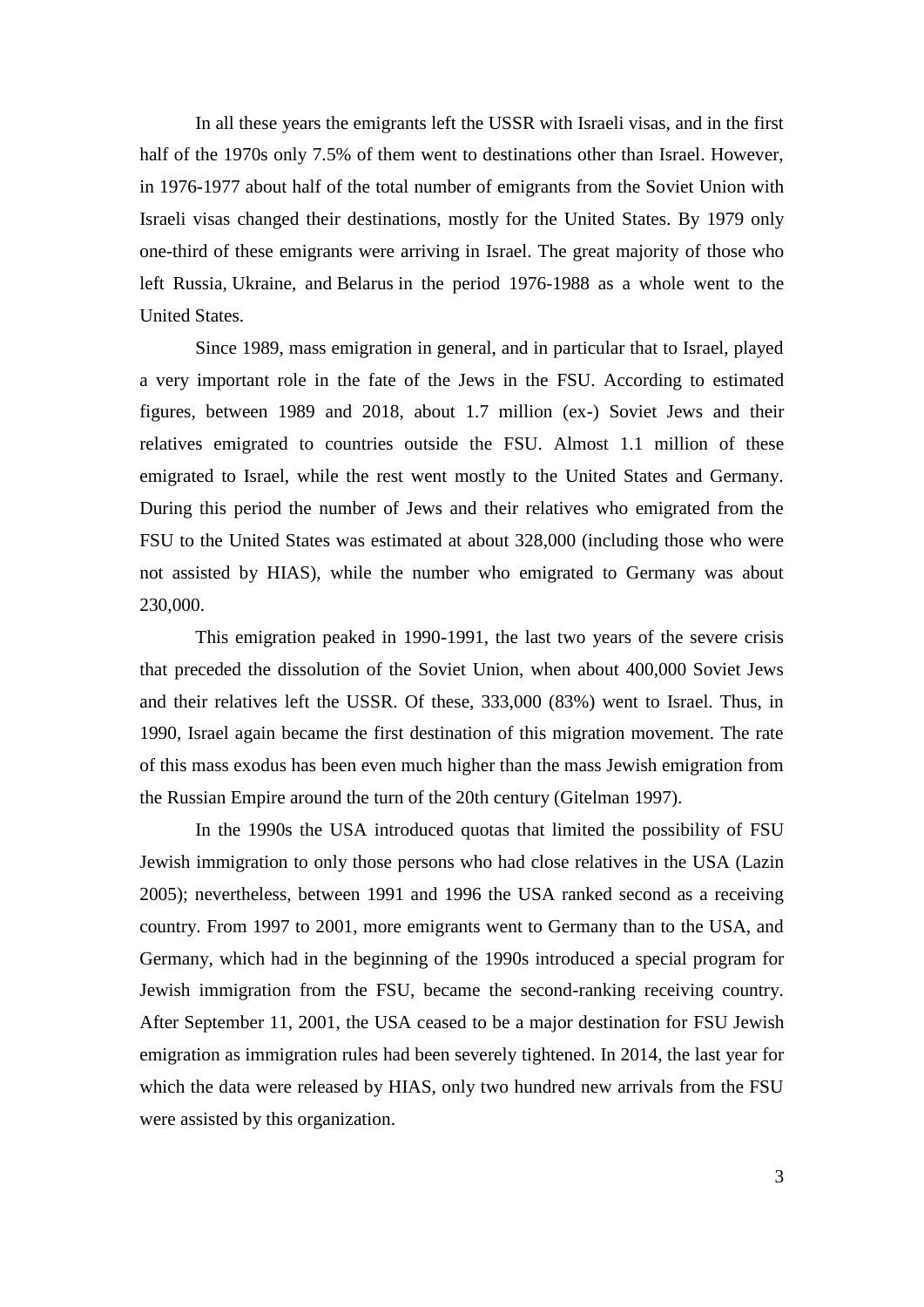From 2002 to 2004 more emigrants went to Germany than to Israel, and Germany temporarily became the first-ranking receiving country. After 2005, when Germany's admission policy became much more restrictive (see, e.g., BAMF 2009), the number of Jews and their relatives who emigrated to Germany dropped dramatically, and Israel again became the first-ranking receiving country for FSU Jewish emigration. In 2018, only one thousand Jews and their relatives emigrated to Germany from the FSU.

Israel keeps its borders open unselectively to Jewish immigration in accordance with the Law of Return, enacted in 1950 by the Israeli parliament (Knesset) and amended in 1970 to include Jews, their children and grandchildren, and all respective spouses in the group of persons eligible for immigration to Israel (aliyah). By 2018, the number of immigrants from the FSU to Israel increased to 18,800, reaching a level that was more than 3 times that of 2008. Last year, the number of immigrants exceeded that of 2002.

| unvusunus            |           |                        |                        |            |            |
|----------------------|-----------|------------------------|------------------------|------------|------------|
| Country              | Total,    | To the USA,            | To Germany,            | To Israel, | To Israel, |
| (region)             | 1970-1988 | 1989-2001 <sup>a</sup> | 1989-2001 <sup>a</sup> | 1989-2001  | 2002-2017  |
| Russia               | 50.4      | 81.1                   | 45.0                   | 291.2      | 72.3       |
| Ukraine              | 106.7     | 128.5                  | 92.7                   | 299.7      | 55.3       |
| <b>Belarus</b>       | 13.8      | 34.4                   | 6.1                    | 70.4       | 8.0        |
| <b>Baltic States</b> | 27.3      | 8.0                    | 7.2                    | 21.2       | 1.7        |
| Moldova              | 29.4      | 15.7                   | 8.1                    | 48.3       | 4.0        |
| Transcaucasia        | 41.5      | 10.8                   | 2.2                    | 56.5       | 8.0        |
| Central Asia         | 21.7      | 35.5                   | 5.0                    | 114.7      | 13.2       |
| Unknown              | 0.0       | 0.0                    | 0.0                    | 19.1       | 0.1        |
| Total                | 290.8     | 314.0                  | 166.3                  | 921.1      | 162.6      |

**Table 2** Emigration of Jews and their relatives from the FSU, by country (region), thousands

<sup>a</sup> Estimate for country (region) is based on the known distribution of emigrants which was adjusted for the total number for the FSU in this period. *Sources:* Altshuler 1987: 62; Florsheim 1990: 314; Tolts 2016: 26 [updated]; Appendix of this paper.

According to estimates for 1989-2001, among those who emigrated to the USA the absolute number of Ukrainian Jews and their relatives was 1.6 times higher than that from Russia; the absolute number of Ukrainian Jews and their relatives who emigrated to Germany was double the number from Russia. Among migrants to Germany the number of those originating in Transcaucasia and Central Asia was very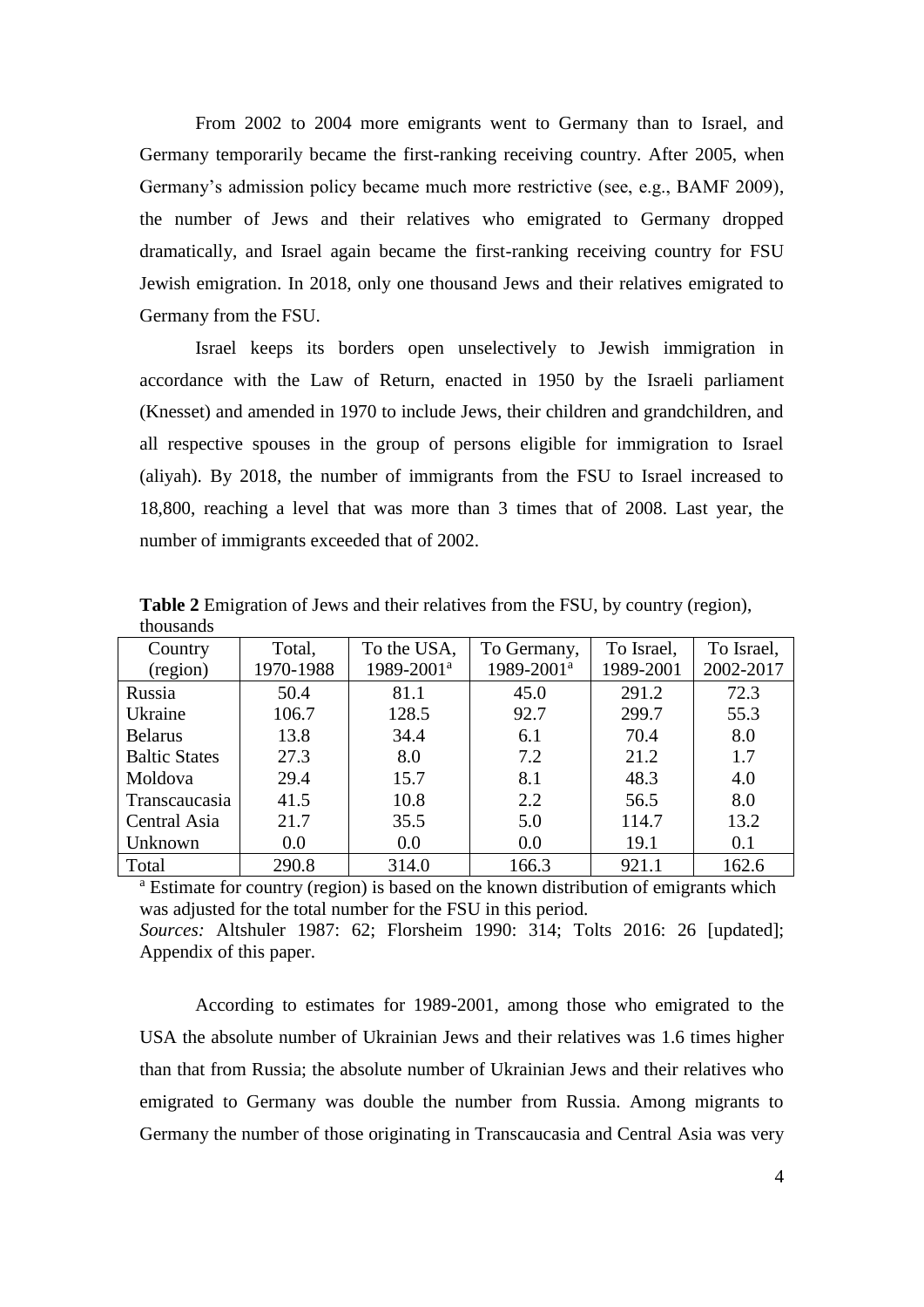low and about equal to that of the Baltic States, despite the tremendous discrepancy in the sizes of the Jewish populations in these regions at the start of this migration (see Table 2).

During 1989-2001, the recorded number of immigrants to Israel alone from each region (except the Baltic States) was higher than the entire emigration over the previous nineteen years (1970-1988) for that region. During the years of mass migration to all three main receiving destinations (1989-2001), Israel was the predominant receiver from each sending country (region). Jews and their relatives from Transcaucasia and Central Asia were especially inclined to migrate to Israel. In the following period, the shares of all countries (regions) other than Russia and Ukraine in FSU migration to Israel decreased sizably.

In 1970-1988, more migrants from Ukraine arrived in Israel than from Russia. However, the situation changed in the following period. Analysis of annual figures shows that in 1991-1994, 1999 and since 2003, except 2014-2015, the number of migrants from Russia to Israel exceeded that from Ukraine, and during the entire period 1989-2018 more migrants arrived in Israel from Russia than from Ukraine: 34% and 33% of all FSU migrants, respectively (see Table 3).

| Year                   | Russia | Ukraine | <b>Belarus</b> | Year | Russia | Ukraine | <b>Belarus</b> |
|------------------------|--------|---------|----------------|------|--------|---------|----------------|
| 1970-1975 <sup>a</sup> | 11.8   | 34.9    | 2.0            | 2003 | 4.8    | 3.9     | 0.7            |
| 1976-1988              | 9.8    | 12.8    | 2.5            | 2004 | 4.0    | 3.1     | 0.5            |
| 1989                   | 3.3    | 3.6     | 1.1            | 2005 | 4.2    | 2.3     | 0.6            |
| 1990                   | 45.5   | 58.9    | 23.4           | 2006 | 3.6    | 1.8     | 0.5            |
| 1991                   | 47.3   | 39.8    | 16.0           | 2007 | 3.3    | 1.5     | 0.4            |
| 1992                   | 24.8   | 13.1    | 3.3            | 2008 | 2.6    | 1.3     | 0.3            |
| 1993                   | 23.1   | 12.8    | 2.3            | 2009 | 3.2    | 1.6     | 0.4            |
| 1994                   | 24.6   | 22.7    | 2.9            | 2010 | 3.4    | 1.8     | 0.3            |
| 1995                   | 15.7   | 23.6    | 4.2            | 2011 | 3.7    | 2.1     | 0.3            |
| 1996                   | 16.5   | 23.4    | 4.4            | 2012 | 3.5    | 2.0     | 0.4            |
| 1997                   | 15.3   | 24.1    | 3.4            | 2013 | 4.0    | 1.9     | 0.3            |
| 1998                   | 14.5   | 20.1    | 2.3            | 2014 | 4.6    | 5.7     | 0.3            |
| 1999                   | 31.1   | 23.2    | 2.7            | 2015 | 6.6    | 6.9     | 0.3            |
| 2000                   | 18.8   | 20.2    | 2.6            | 2016 | 7.0    | 5.8     | 0.6            |
| 2001                   | 10.9   | 14.1    | 2.0            | 2017 | 7.1    | 7.0     | 0.95           |
| 2002                   | 6.5    | 6.6     | 1.0            | 2018 | 10.5   | 6.4     | 0.9            |

**Table 3** Emigration from FSU Slavic countries to Israel, thousands

<sup>a</sup> All emigrants who left with Israeli visas; 7.5% of the total number of emigrants from the Soviet Union with Israeli visas went to destinations other than Israel in this period. *Sources:* Tolts 2008: 1438; Appendix of this paper.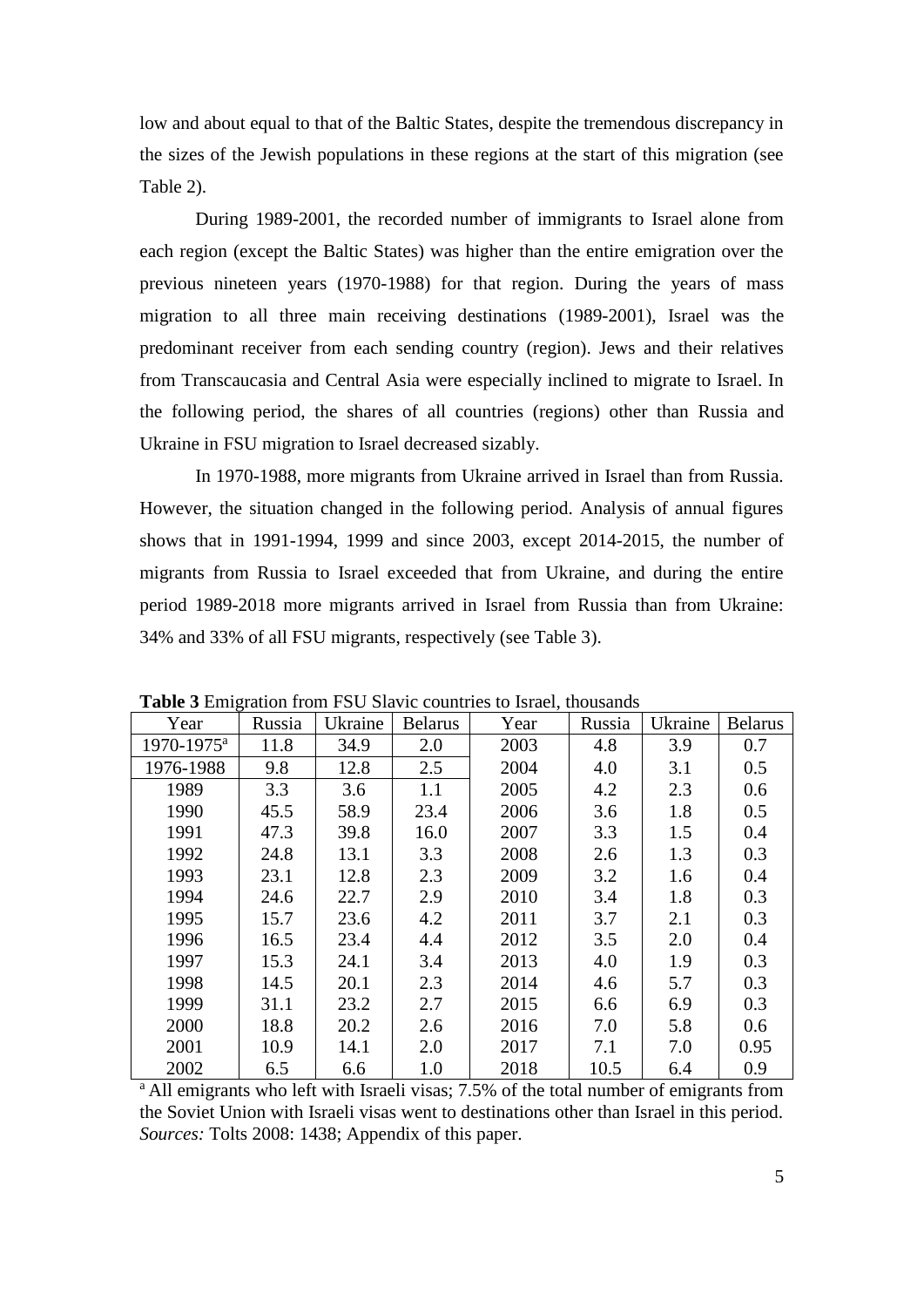Emigration of Jews and their relatives from the FSU to Israel reached its first low level in 1998 (see Table 1). However, in 1999, the total number of FSU emigrants to Israel again temporarily increased after the Russian financial crash of the previous year. Naturally, the number of emigrants with the most noticeable increase was from Russia, and this more than doubled (see Table 3). At the same time, in 1999 emigration to Israel increased from other parts of the FSU as well, due to the continued dependence on the Russian economy (see Appendix).

Since 2000, sizable economic growth has resumed in the FSU countries and emigration to Israel has decreased rather steadily. In 2009, a severe world-wide economic crisis affected all FSU countries. This crisis was even more pronounced in Russia, which had the highest concentration of Jews still in the FSU*.* However, its impact on the Israeli economy was much more moderate. The decrease in emigration from the FSU to Israel reversed itself in 2009, and the number of migrants increased by 21% from FSU countries as a whole and by 25% from Russia alone (see Tables 1 and 3)*.* In this year emigration to Israel also increased from other parts of the FSU (see Appendix)*.* 

The number of emigrants from Russia to Israel rose rather steadily from 2010 to 2014. This smooth development was dramatically accelerated when Russia again experienced a collapse of the ruble and was pushed into a deep recession caused mainly by a steep drop in oil prices in the last year of the period. As a consequence, the number of emigrants from Russia to Israel grew sizably in 2015 – by 44%, and it was 2.5 times higher than it had been in 2008. The number of emigrants from Russia to Israel was rather steady in the next two years: about 7,000 in 2016 and 2017.

A new very sizable increase of emigration from Russia occurred last year. In 2018, the emigration from that country to Israel reached a new high point – 10,500. Of course, this number is not as impressive as the figures for the beginning of the 1990s. However, after the first years of mass exodus during the 1990s, the number of Jews and their relatives eligible to migrate from Russia to Israel fell dramatically, and thus, one may surmise that in 2018 the level of emigration returned to that of the mid-1990s.

Even more dramatic has been the growth of recent emigration from Ukraine to Israel. The Ukrainian economy contracted in 2014 due to civil unrest and the start of war activity in Donbas, as well as because of a fall in global commodity prices. In this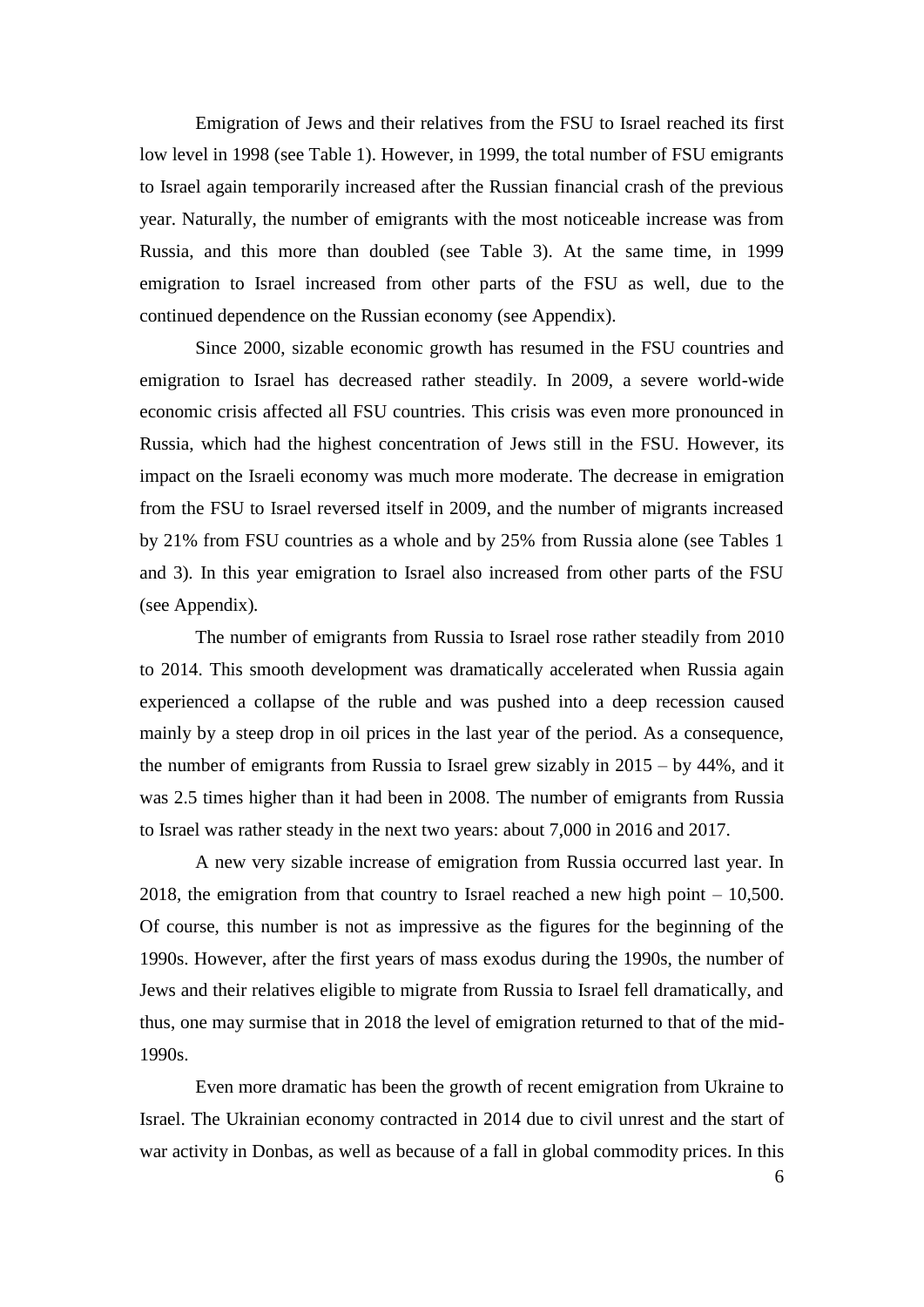year, the number of emigrants from Ukraine to Israel jumped by 3 times, and the figures of the emigrants from that country were even higher in the following years.

At the same time, the former synchronicity of emigration from Russia and other parts of the FSU to Israel disappeared. When emigration from Russia and Ukraine dramatically increased, that from other parts of the FSU fell to its lowest numbers (see Appendix). As a result, in 2015, 92% of all FSU emigrants to Israel were from Russia and Ukraine, whereas in 1990 the share of emigration from these two countries was only 56%. Emigration from the third Slavic country – Belarus – started its new increase only in 2016 when it doubled, and in 2017 it was 3 times higher than the annual figures for 2013-2015.

| Year | <b>Moscow</b> | St.        | Provinces | Year | <b>Moscow</b> | St.        | Provinces |
|------|---------------|------------|-----------|------|---------------|------------|-----------|
|      |               | Petersburg |           |      |               | Petersburg |           |
| 1990 | 21.7          | 31.7       | 46.6      | 2003 | 8.0           | 6.8        | 85.2      |
| 1991 | 31.6          | 13.7       | 54.7      | 2004 | 8.4           | 7.6        | 84.0      |
| 1992 | 22.1          | 10.6       | 67.3      | 2005 | 10.9          | 8.4        | 80.7      |
| 1993 | 14.1          | 9.5        | 76.4      | 2006 | 12.5          | 9.0        | 78.5      |
| 1994 | 11.0          | 9.7        | 79.3      | 2007 | 18.0          | 8.2        | 73.8      |
| 1995 | 9.0           | 8.8        | 82.2      | 2008 | 20.3          | 9.3        | 70.4      |
| 1996 | 9.0           | 8.0        | 83.0      | 2009 | 22.0          | 10.8       | 67.2      |
| 1997 | 6.6           | 5.9        | 87.5      | 2010 | 22.0          | 9.1        | 68.9      |
| 1998 | 5.0           | 5.0        | 90.0      | 2011 | 29.8          | 10.3       | 59.9      |
| 1999 | 7.8           | 7.9        | 84.3      | 2012 | 30.9          | 9.5        | 59.6      |
| 2000 | 8.3           | 7.3        | 84.4      | 2013 | 39.2          | 12.1       | 48.7      |
| 2001 | 7.8           | 7.1        | 85.1      | 2014 | 48.1          | 11.7       | 40.2      |
| 2002 | 6.9           | 6.5        | 86.6      | 2015 | 57.5          | 10.9       | 31.6      |

**Table 4** Emigration from Russia, by area, %

*Sources:* Israel Ministry of Immigrant Absorption data for 1990-1993; Rosstat data for 1994-1998; and data on Jewish Agency assisted flights of migrants to Israel for 1999-2015.

According to the results of the 1989 Soviet census, 31% of the Jews in Russia lived in Moscow, 19% in St Petersburg, and half in the provinces (see below). The data show that the share of migrants to Israel from St. Petersburg among the total number of emigrants from Russia peaked in 1990 (31.7%), and from Moscow in 1991 (31.6%). By 1994 these shares had declined to 11.0% from Moscow and to 9.7% from St. Petersburg, and in 1998 they were as low as 5.0% for each city (see Table 4). In the same period, the percentage of emigrants from outside Moscow and St. Petersburg increased steadily until 1998. In 1990-1991, this share was about half; by 1994 it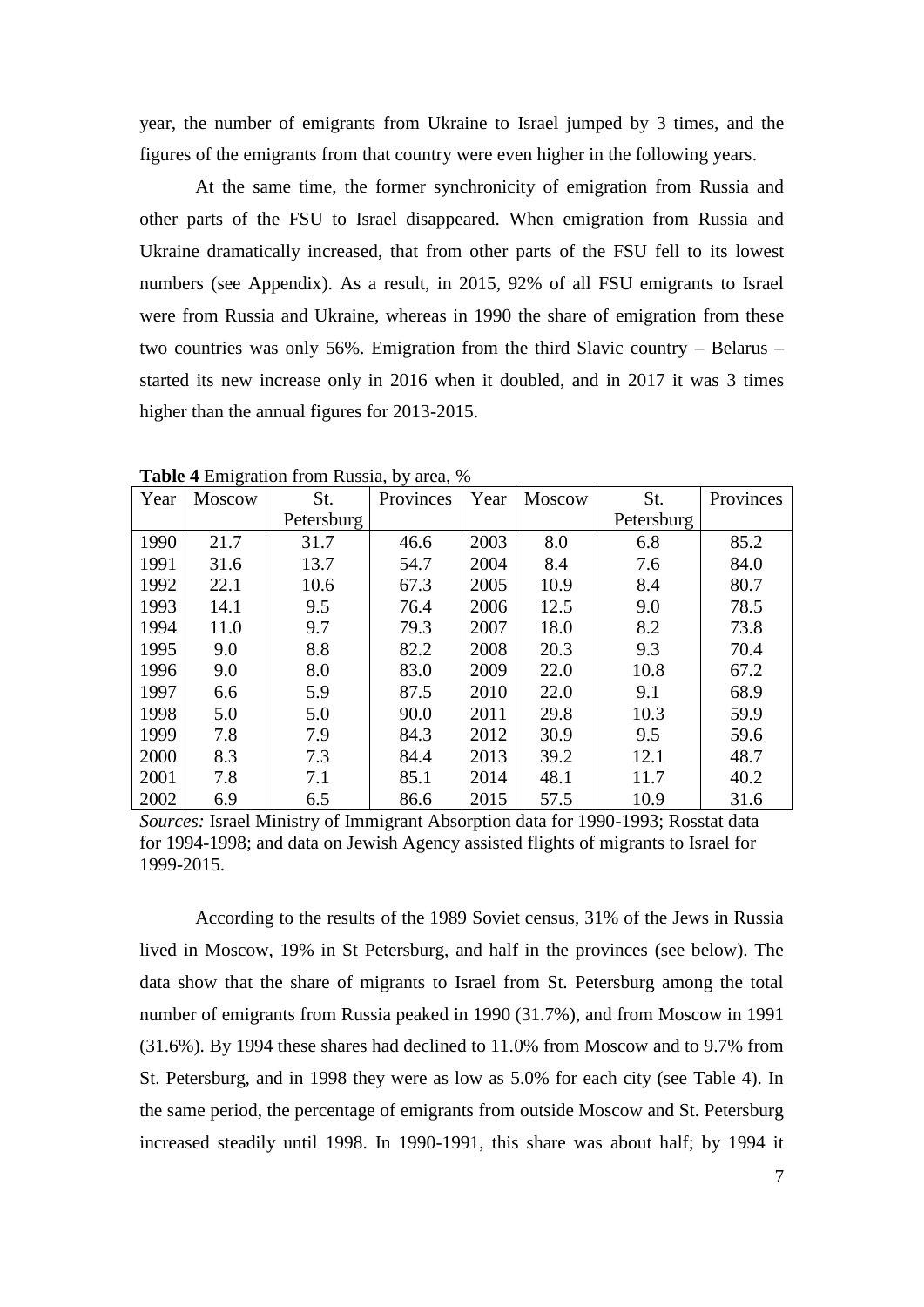reached 79% and in 1998 it was as high as 90% – much more than the percentage of these Jews among all Russian Jewry – about half.

However, in the second half of the last decade this trend reversed. By 2009, Moscow's share in the migration movement from Russia to Israel increased to 22.0%, and St. Petersburg's share to 10.8%. The sizable increase in the share of the two capital cities as a whole, and from Moscow in particular, in the migration from Russia to Israel in this period coincided with the dramatic decrease in the possibility of emigration to the Western countries, especially to Germany (see above). Thus, one may surmise that the former was caused by the latter. Nevertheless, the great majority (67.2%) of emigrants to Israel from Russia continued to originate from the Russian provinces, despite the fact that according to the data of the 2010 Russian census only half of the country's Jewish population lived outside Moscow and St. Petersburg.

By 2013, Moscow's share in the migration movement from Russia to Israel had increased more – to 39.2%, actually exceeding the percentage of Jews who lived in the capital city – about one-third  $(34\%$  as seen in the data of the 2010 Russian census). In the same year St. Petersburg's share in the emigration reached a new high of 12.1%, which was, however, lower than their share in Russia's Jewish population – 15%. Accordingly, the percentage of emigrants from outside Moscow and St. Petersburg fell to one half. In 2015, with the onset of a new economic recession, Moscow's share jumped to an unprecedented 57.5%, whereas that of St. Petersburg fell slightly to 10.9%. The percentage of the Jews from outside Moscow and St. Petersburg fell to less than one-third (31.6%). Thus, one may conclude that the response of Moscow's Jews to the recent economic recession was the most dramatic.

## **3. Demographic Selectivity of Emigration**

The collected data for the period of 1990/1991-2004 show that age structures of the migrants to the three main destinations differed greatly (see Table 5). The stream to Israel was the youngest. The most numerous among these migrants were 15-29 years old  $-24.3$  % – and only 12.3% were 65 and above. Among the migrants to the USA and Germany the most numerous age group was 45-64 years old: 26.5 and 28.1%, respectively. The share of those 65 and above was much higher than among migrants to Israel: 16.9% in the stream to the USA and 22.6% in that to Germany. Furthermore, the share of children among migrants to Israel was higher than that in the streams to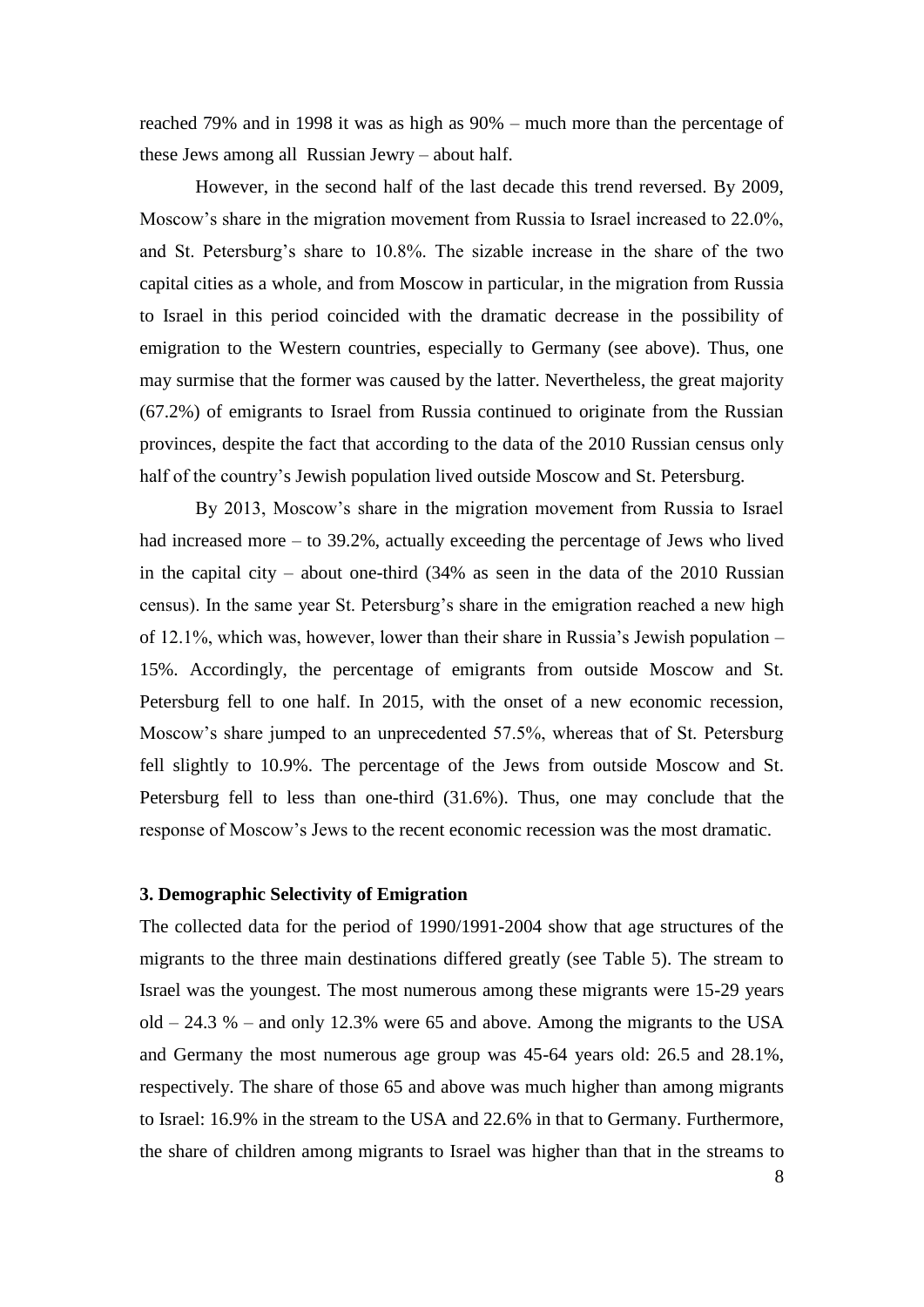the USA or Germany. Children under 15 made up 20.1% of the migrants to Israel, whereas the broader age group under 18 accounted for only 12.1% of the migrants to Germany.

| Age        | Germany,          | USA,      | Israel,   | Israel,   |
|------------|-------------------|-----------|-----------|-----------|
| group      | 1991-2004         | 1991-2004 | 1990-2004 | 2015-2017 |
| Total      | 100.0             | 100.0     | 100.0     | 100.0     |
| $0-14$     | $12.1^a$          | 16.9      | 20.1      | 17.1      |
| $15-29$    | 15.0 <sup>a</sup> | 18.7      | 24.3      | 23.1      |
| $30 - 44$  | 22.2              | 21.0      | 22.3      | 25.1      |
| $45 - 64$  | 28.1              | 26.5      | 21.0      | 22.6      |
| $65+$      | 22.6              | 16.9      | 12.3      | 12.1      |
| Median age | 45.5              | 40.2      | 33.6      | 34.9      |

**Table 5** Age distribution of Jews and their relatives who migrated from the FSU to three main destinations, %

<sup>a</sup> 0-17 and 18-29 age groups, respectively.

*Sources:* Computation based on Israel CBS data, Moscow IOM office data recorded for Jewish emigration to the USA, and the German Federal Office for Migration and Refugees (BAMF) statistics on authorized applications.

In 1990-2004, the median age of emigrants to Israel was 33.6. In 1991-2004, this indicator was much higher for migrants to the USA and especially to Germany: 40.2 and 45.5 years, respectively. In 2015-2017, the median age of emigrants to Israel rose to 34.9, but the share among them of those 65 and above fell slightly to 12.1%. This very large differentiation in age structure of the migrants to the three main destinations should lead to many differences in their adaptation processes in the receiving countries and different prospects for future development of the three segments of the contemporary post-Soviet Jewish Diaspora.

Since the Second World War the Jewish population of the FSU aged substantially, a fact which is linked to the low fertility level (Tolts 2003). According to the 1989 census, the median age of the Jewish population was the oldest in Russia – more than 52 years, and the mass emigration has accelerated this process. According to the most recent Russian data of 2010, the median age of the Jews had reached 60.3 years (see Table 6).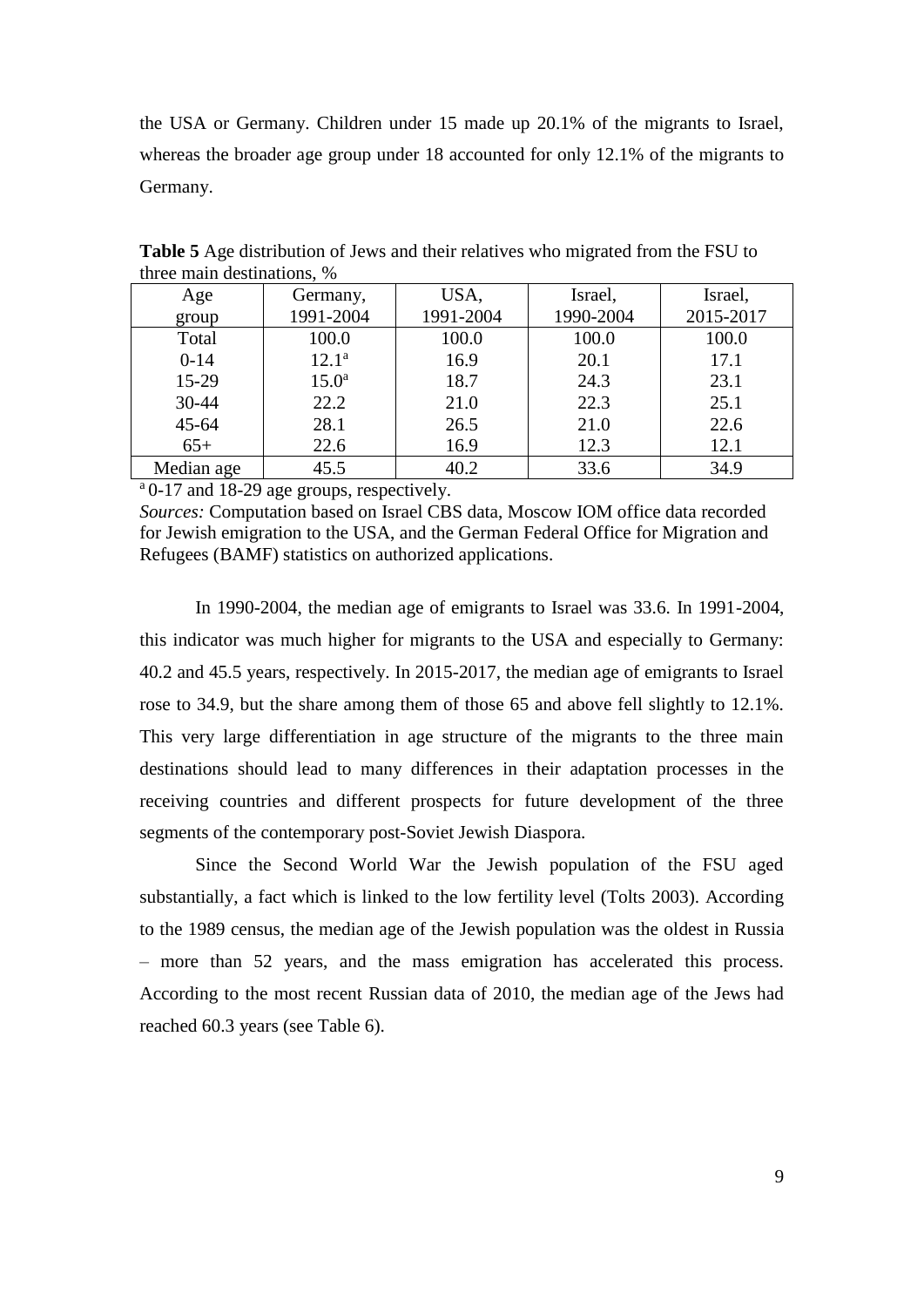| Years                                          | ים יסיים<br>All | $0 - 14$ | 15-29 | 30-44 | $45 - 64$ | $65+$ | Median |
|------------------------------------------------|-----------------|----------|-------|-------|-----------|-------|--------|
|                                                | ages            |          |       |       |           |       | age    |
| Jews in Russia <sup>a</sup>                    |                 |          |       |       |           |       |        |
| 1989                                           | 100.0           | 8.4      | 11.4  | 19.5  | 33.8      | 26.9  | 52.3   |
| 2010                                           | 100.0           | 5.2      | 10.0  | 13.7  | 31.5      | 39.6  | 60.3   |
| Entire urban population in Russia <sup>b</sup> |                 |          |       |       |           |       |        |
| 1989                                           | 100.0           | 22.4     | 22.8  | 23.3  | 22.7      | 8.8   | 32.7   |
| 2010                                           | 100.0           | 14.3     | 23.3  | 21.8  | 28.1      | 12.5  | 37.9   |
| 2014                                           | 100.0           | 15.5     | 21.0  | 23.1  | 27.4      | 13.0  | 38.3   |
| 2015                                           | 100.0           | 15.9     | 20.1  | 23.5  | 27.1      | 13.4  | 38.4   |
| Emigrants from Russia to Israel <sup>c</sup>   |                 |          |       |       |           |       |        |
| 1990-2001                                      | 100.0           | 20.9     | 25.0  | 23.1  | 19.9      | 11.1  | 32.4   |
| 2010                                           | 100.0           | 12.5     | 26.0  | 20.7  | 25.8      | 15.0  | 38.0   |
| 2014                                           | 100.0           | 14.7     | 21.4  | 22.4  | 24.9      | 16.6  | 38.6   |
| 2015                                           | 100.0           | 16.6     | 19.1  | 24.8  | 24.8      | 14.7  | 38.1   |

**Table 6** Jews and entire urban population in Russia and emigrants from this country to Israel, by age group, %

<sup>a</sup> Census data.

<sup>b</sup> Census data and Rosstat estimate.

c Israel CBS data.

*Sources*: As noted above.

The median age of emigrants from Russia to Israel advanced from 32.4 years in 1990-2001 to 38.6 years in 2014. However, in 2015, when a sizable new increase in the migration occurred (see above), it fell by 0.5 years. Moreover, in 2014 the oldest group of 65 and over (16.6%) was more numerous than that of children under 15 (14.7%) among the emigrants. But after the increase in emigration from Russia to Israel in 2015, these groups exchanged their positions in the emigrants' age structure: the children's group jumped to the previous figure of the oldest group (16.6%), while the share of the latter fell to the level of the former (14.7%).

The data show that the age structure of emigrants from Russia to Israel rather resembled that of the entire urban population of the sending country. For example, in 2010 the median age was about 38 years for the two groups; that is, it was lower by more than 22 years than that of the Jewish population in Russia. This corresponds to the fact that in 2010 Israeli statistics registered only 43% of the newcomers from Russia as being Jewish in accordance with Jewish religious law (Halakhah), whereas in Rosstat statistics the share of Jews since 2001 was even smaller – 25% and lower, and these data show practically only those who were previously considered "passport" Jews and include their children to an even lesser extent (see Table 7).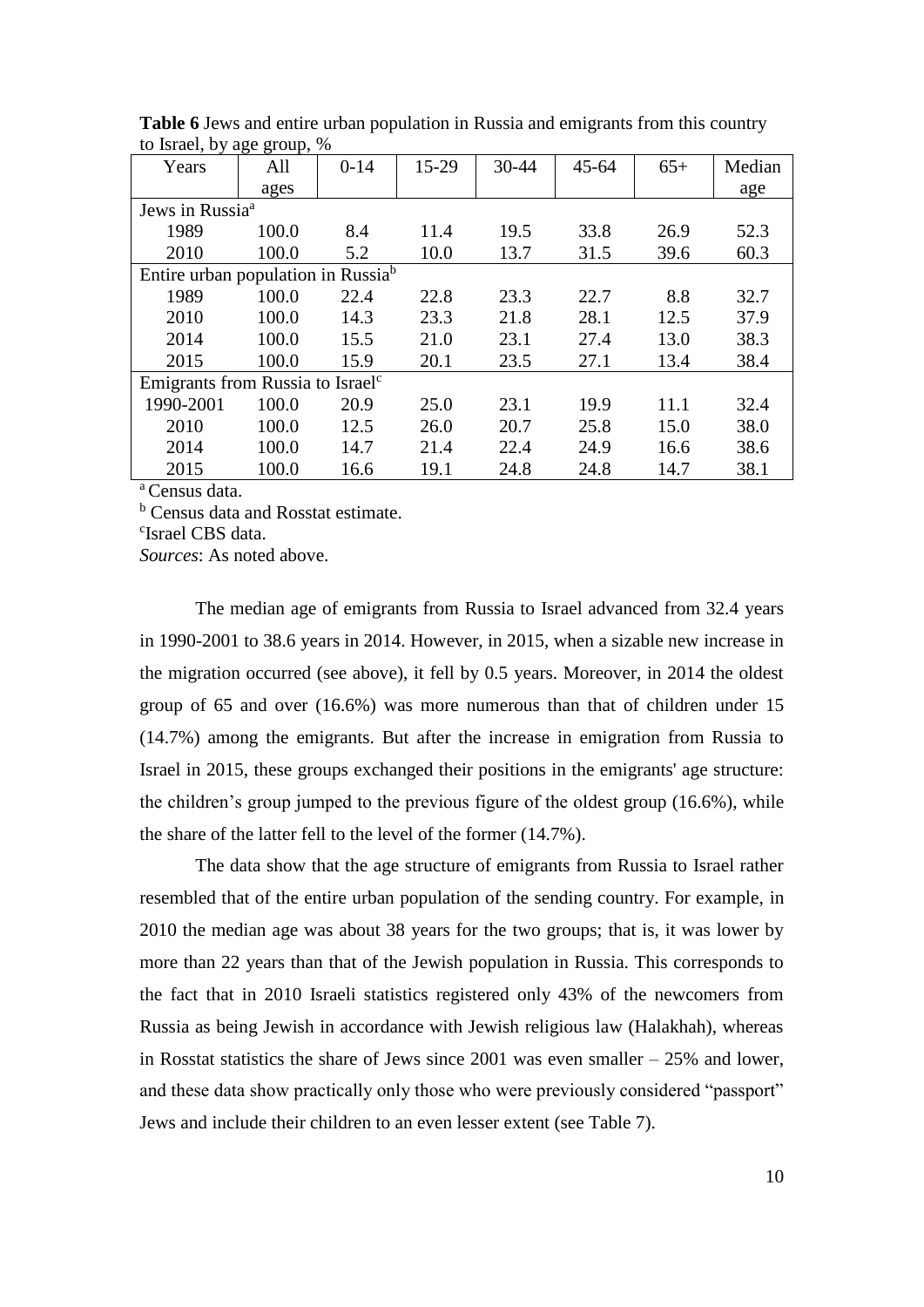| Year |                   | Russia        | Entire FSU        | Year | Russia            |                   | <b>Entire FSU</b> |
|------|-------------------|---------------|-------------------|------|-------------------|-------------------|-------------------|
|      | Rosstat           | <b>Israel</b> | <b>Israel CBS</b> |      | Rosstat           | Israel            | <b>Israel CBS</b> |
|      | data <sup>a</sup> | <b>CBS</b>    | datab             |      | data <sup>a</sup> | <b>CBS</b>        | datab             |
|      |                   | datab         |                   |      |                   | data <sup>b</sup> |                   |
| 1990 |                   | 94            | 96                | 2003 | (24)              | 45                | 43                |
| 1991 |                   | 87            | 91                | 2004 | (22)              | 45                | 41                |
| 1992 | 64 <sup>c</sup>   | 82            | 84                | 2005 | (21)              | 46                | 43                |
| 1993 | 60                | 82            | 82                | 2006 | (20)              | 46                | 45                |
| 1994 | 58                | 77            | 77                | 2007 | (22)              | 48                | 46                |
| 1995 | 53                | 73            | 72                | 2008 |                   | 44                | 45                |
| 1996 | 49                | 67            | 67                | 2009 |                   | 43                | 41                |
| 1997 | 36                | 59            | 59                | 2010 |                   | 43                | 41                |
| 1998 | 31                | 54            | 53                | 2011 |                   | 45                | 42                |
| 1999 | 31                | 49            | 49                | 2012 |                   | 43                | 40                |
| 2000 | 27                | 47            | 45                | 2013 |                   | 41                | 40                |
| 2001 | 25                | 44            | 43                | 2014 |                   | 41                | 39                |
| 2002 | 24                | 43            | 41                | 2015 |                   | 40                | 37                |

**Table 7** Percentage of Jews among Migrants to Israel from Russia and the Entire FSU

<sup>a</sup> Of the emigrants whose ethnicity was known; for 1990-1991 and 2008-2015 the data on ethnicity of the migrants were not processed by Rosstat. In 2003-2007 the registered number of Jews among the migrants was lower than that of people of unknown ethnicity.

 $b$  Of the immigrants whose ethnicity/religion was known by 2017.

<sup>c</sup> Second half of the year.

*Sources*: Computation based on Rosstat data and Israel CBS data.

Israeli statistics are based on the Ministry of Interior population register file, which defines "who is a Jew" in accordance with Jewish religious criteria: either a person born to a Jewish mother (female lineage is decisive and the number of generations backwards is not determined) or one who has converted to Judaism. As in the Israeli Law of Return, only conversion to another religion can abrogate Jewish lineage. Logically, in the official Israeli data, the share of Jews among all immigrants from Russia is much higher than what appeared in Russian migration statistics.

One consequence of the post-Soviet Jewish vital crisis and of rising mixed marriage is the recent pronounced decrease in the share of Jews among FSU immigrants to Israel, according to official Israeli data: 96% in 1990, 72% in 1995, 45% in 2000, 41% in 2010 and 37% in 2015. At the same time, in recent years these proportions were steadily higher among the immigrants from Russia: 47% in 2000, 43% in 2010 and 40% in 2015 (see Table 7). According to official Russian data, the proportion of Jews among all those who emigrated to Israel fell from 64% in the second half of 1992 to 53% in 1995, 27% in 2000 and 22% in 2007, the last year for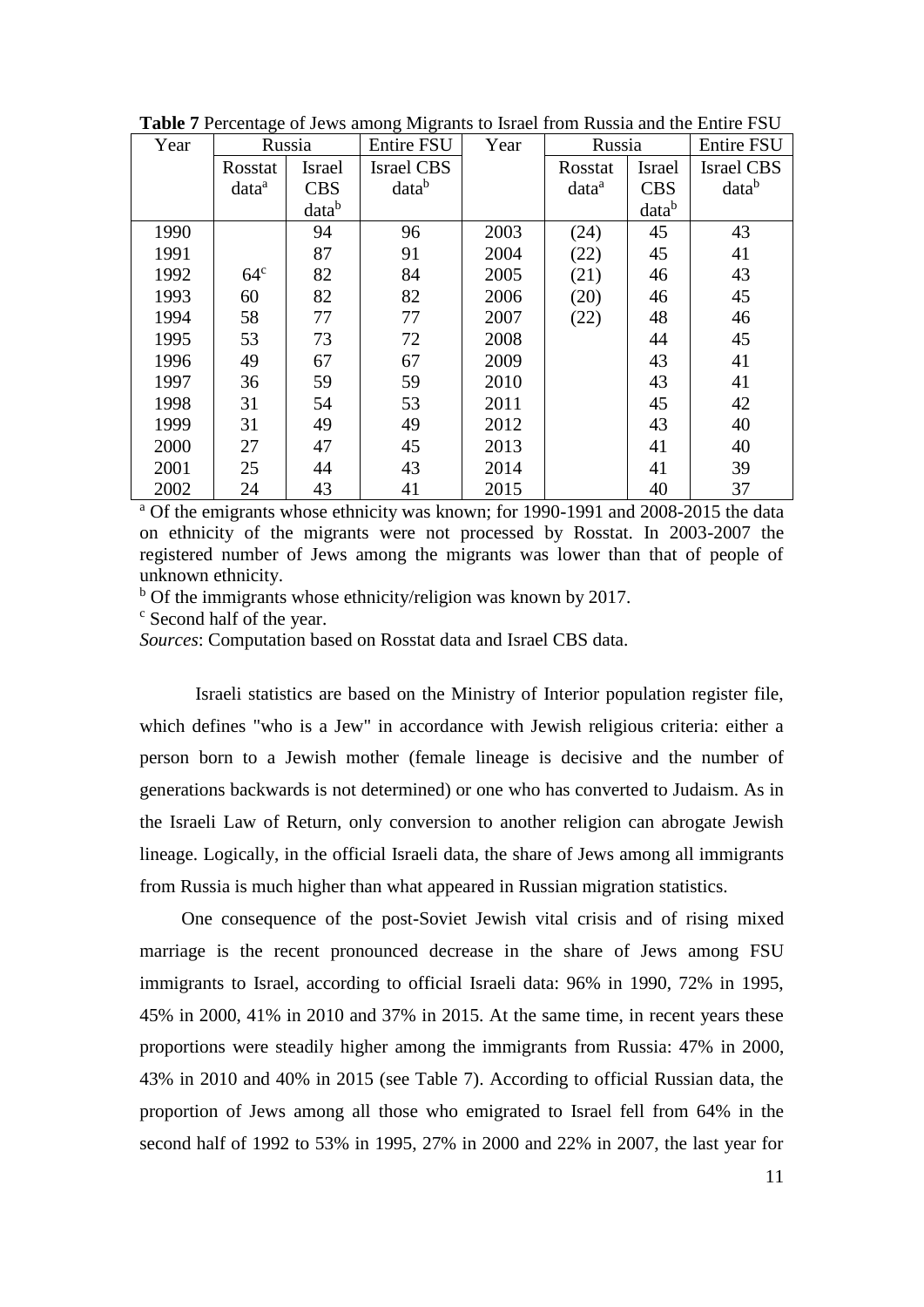which such data were processed by Rosstat. The different definitions of Jewishness in Israel and the FSU explain the divergence in the respective percentages.

In Israel all FSU immigrant children are educated in Jewish schools, and the great majority of the non-Jewish segment of these immigrants does not incline to Christianity. In the first decade of the recent migration wave, 1990-1999, in Israel only a small minority (8,700) of the FSU newcomers who were classified as non-Jews chose to be registered as Christians. In the following decade, 2000-2009, this number was as low as 2,100 and, in 2010-2015, less than 900. The great majority of FSU immigrants classified in Israel as non-Jews preferred to be registered as having "no religion." They may be seen as a potential increment to the Israeli Jewish population.

According to the data for 1989-1994 and 2015-2017, among the FSU emigrants to Israel, females outnumber males starting from age 20 (see Table 8). This imbalance contrasts with the situation in the FSU where, in the Jewish population in general, and particularly in Russia, males outnumbered females in the marriageable ages (Tolts 2003). Thus, the relative shortage of males among FSU migrants in Israel is the result of a selective propensity by sex to migrate.

| $\sigma$ $\sigma$ $\sigma$ $\sigma$<br>Age group | 1989-1994 | 2015-2017 |
|--------------------------------------------------|-----------|-----------|
| $0 - 4$                                          | 95        | 92        |
| $5-9$                                            | 96        | 94        |
| $10 - 14$                                        | 90        | 94        |
| $15-19$                                          | 100       | 88        |
| $20 - 24$                                        | 105       | 114       |
| $25-29$                                          | 111       | 118       |
| 30-34                                            | 111       | 110       |
| 35-39                                            | 109       | 115       |
| 40-44                                            | 108       | 106       |
| 45-49                                            | 116       | 104       |
| 50-54                                            | 130       | 106       |
| 55-59                                            | 141       | 118       |
| 60-64                                            | 143       | 135       |
| $65+$                                            | 174       | 117       |
| Total                                            | 114       | 108       |

**Table 8** Number females per 100 males among emigrants from the FSU to Israel, by age group

*Sources:* Computation based on Florsheim & Tal 1996: 20, and Israel CBS data.

At the same time, FSU immigrants and veteran Israelis are characterized by rather different sex ratios in the marriageable ages. Among veteran Israelis, males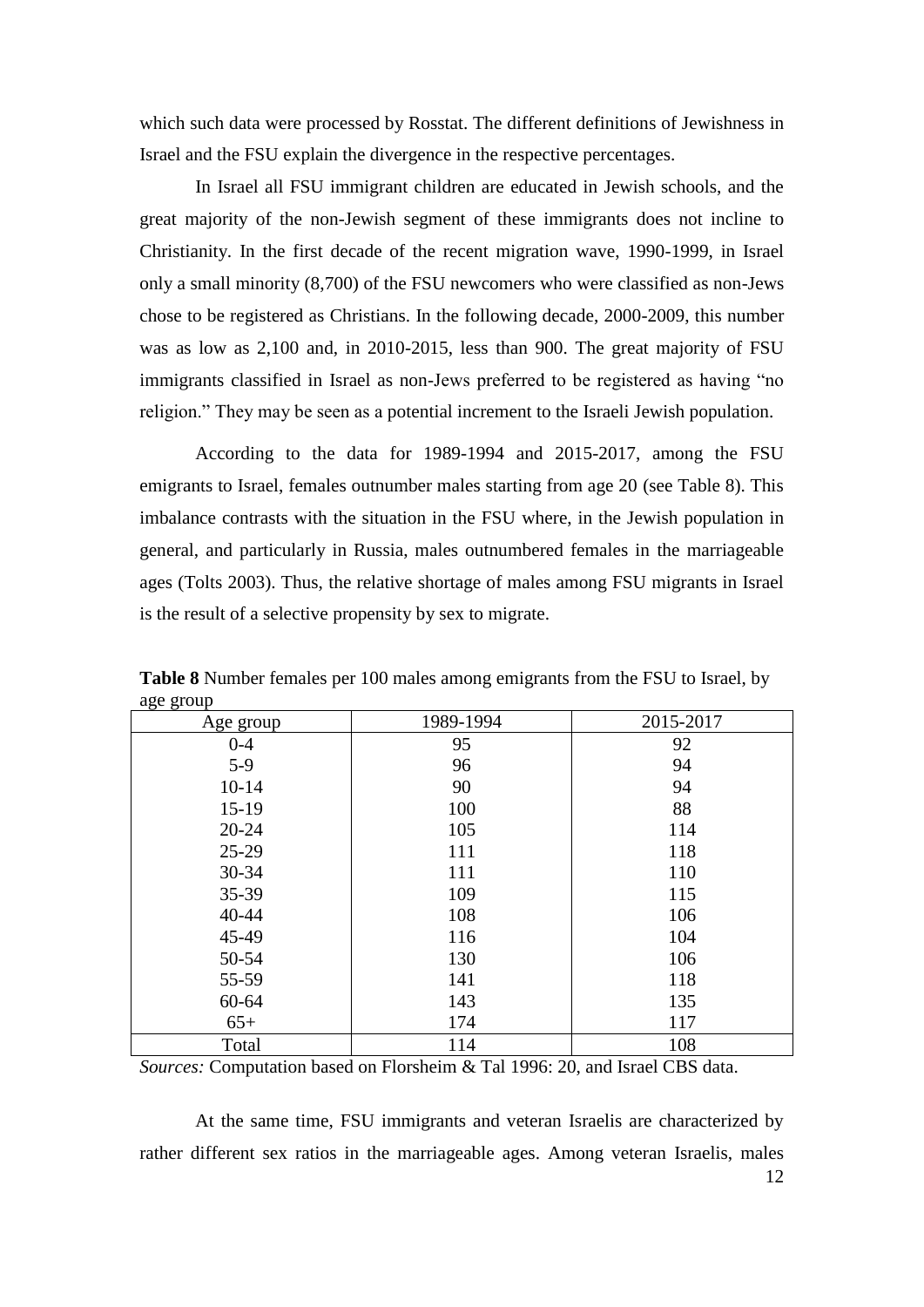outnumber females in these ages. These differences imply a potential demographic basis for the spreading incidence of mixed marriage between these two groups in the Israeli population. In fact, female FSU immigrants show a high propensity to choose partners from outside their own group (Cohen et al. 2012).

Clearly, this demographic selectivity of emigration further exacerbated the demographic erosion among the Jews who remained in the FSU: it accelerated their aging and jeopardized the marriage market. Following the mass exodus of the 1990s, these Jews have been living in a permanent state of severe demographic collapse (Tolts 2013) which has inevitably led to their rapid numerical decline.

## **4. Numerical Decline and Resettlement**

Results of the migration can be seen in the dynamics of the Jewish population and its resettlement. The start of the first wave of large-scale Jewish emigration outside the Soviet Union occurred very close to the date of the 1970 Soviet census. Comparison of the data of this census with those of the 1989 Soviet census (see Table 9) shows that in Georgia and Lithuania this emigration led to a dramatic decrease in the numbers of their Jewish populations: they were halved – by 55% and 47%, respectively. In the other parts of the Soviet Union with sizable Jewish populations the numerical decrease was less pronounced: 38% in Latvia, 37% in Ukraine, 33% in Moldova, 30% in Russia, 28% in Kazakhstan, 24% in Belarus and 19% in Azerbaijan, and even as low as 8% in Uzbekistan. In contrast, Tajikistan saw a slight increase (by 1%) of its Jewish population at this time due to migration of Bukharan Jews from Uzbekistan. However, the main reason for numerical decrease of the great majority of the Jewish population in the Soviet Union continued to be the negative balance of births and deaths.

The last Soviet census was held in 1989, giving us a good base against which to measure Jewish population decrease in the FSU countries after the mass exodus of the 1990s. Between 1995 and 2004, the first post-Soviet censuses were conducted in all the newly independent states of the FSU, except Uzbekistan. A question on ethnicity, which counted Jews among many other ethnic groups, was included in each of these censuses.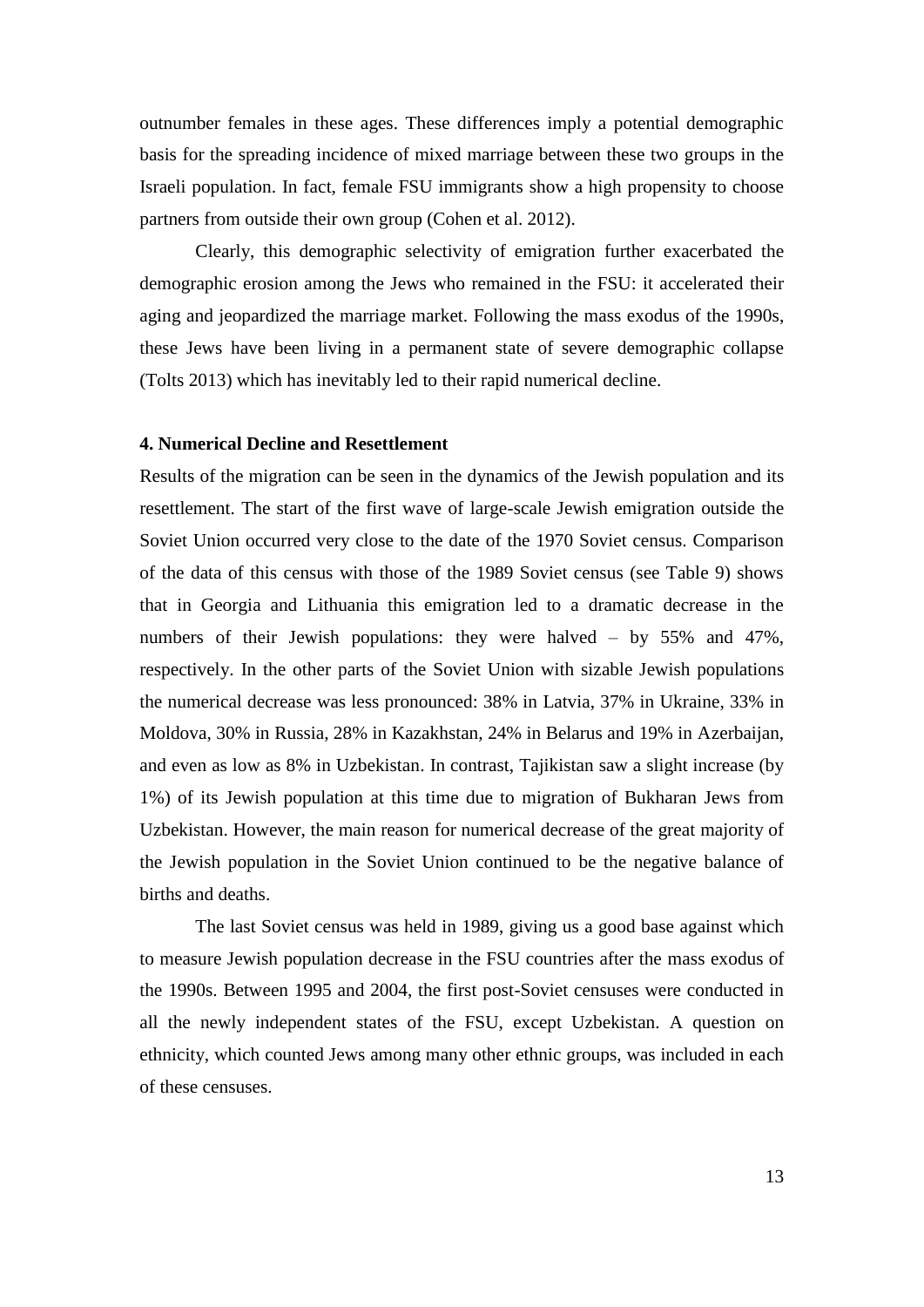| Country <sup>a</sup> | 1970 Soviet          | 1989 Soviet          | 2000 round of |                  |          | 2010 round of     |
|----------------------|----------------------|----------------------|---------------|------------------|----------|-------------------|
|                      | census               | census               | censuses      |                  | censuses |                   |
|                      | Number               | Number               | Census        | Number           | Census   | Number            |
|                      | of Jews <sup>b</sup> | of Jews <sup>b</sup> | date          | of Jews          | date     | of Jews           |
| Russia               | 816.7                | 570.5                | 2002          | $233.6^{\circ}$  | 2010     | $157.8^{\circ}$   |
| Ukraine              | 777.4                | 487.3                | 2001          | 104.3            | 2010     | 71.5 <sup>d</sup> |
| <b>Belarus</b>       | 148.0                | 112.0                | 1999          | 27.8             | 2009     | 12.9              |
| Uzbekistan           | 103.1                | 94.9                 | 2000          | 8.0 <sup>d</sup> | 2010     | 4.5 <sup>d</sup>  |
| Moldova              | 98.1                 | 65.8                 | 2004          | 4.9 <sup>e</sup> | 2014/15  | $2.3^e$           |
| Georgia              | 55.4                 | 24.8                 | 2002          | 3.8 <sup>f</sup> | 2014     | 1.9 <sup>f</sup>  |
| Azerbaijan           | 49.0                 | 39.9                 | 1999          | 8.9g             | 2009     | 9.1               |
| Latvia               | 36.7                 | 22.9                 | 2000          | 10.4             | 2011     | 6.4               |
| Kazakhstan           | 27.7                 | 19.9                 | 1999          | 6.8              | 2009     | 3.6               |
| Lithuania            | 23.6                 | 12.4                 | 2001          | 4.0              | 2011     | 3.05              |
| Tajikistan           | 14.6                 | 14.8                 | 2000          | 0.2              | 2010     | 0.0               |
| Kyrgyzstan           | 7.7                  | 6.0                  | 1999          | 1.6              | 2009     | 0.6               |
| Estonia              | 5.3                  | 4.6                  | 2000          | 2.15             | 2011     | 2.0               |
| Turkmenistan         | 3.5                  | 2.5                  | 1995          | 1.6              | 2010     | 0.2 <sup>d</sup>  |
| Armenia              | 1.0                  | 0.7                  | 2001          | 0.1              | 2011     | 0.1               |
| <b>Entire FSU</b>    | 2168                 | 1480                 | 2000          | $485^{\rm d}$    | 2010     | $325^{\rm d}$     |

**Table 9** Jewish population in the FSU countries, according to the 1970 and 1989 Soviet and post-Soviet censuses, thousands

<sup>a</sup> FSU countries are listed in the order of the number of Jews in the 1970 Soviet census.

<sup>b</sup> Including Tats: in 1970 – all; in 1989 for Russia – all, for Azerbaijan – urban dwellers, the figure for the entire FSU contains also Tats recorded in other FSU republics besides the two noted.

 $\degree$  There were possibly additional Jews (approximately 20,000 in 2002 and 42,000 in 2010) among people whose ethnicity was not recorded in the census; see text.

<sup>d</sup> Author's estimates for the start of the given year.

<sup>e</sup> According to the results of the Moldova censuses of 2004 and 2014, there were 3,628 and 1,597 Jews, respectively; however, these censuses did not cover Moldovan territory east of the Dniester River. According to the separate censuses, in this territory there were 1,259 Jews in 2004 and about 700 Jews in 2015.

<sup>f</sup> Not including Abkhazia and South Ossetia.

 $\frac{g}{g}$  There were possibly additional Jews (approximately 3,600) among those who were recorded as Tats in the census.

*Sources:* 1970 and 1989 Soviet censuses; post-Soviet censuses; author's estimates.

The census data show that during the decade following the 1989 Soviet census, the number of Jews dropped in Belarus by 75%, in Kyrgyzstan by 74%, in Azerbaijan by 69%, and in Kazakhstan by 64%. During the intercensal period, this number fell less precipitously in two Baltic States: it decreased by 55% in Latvia and by 54% in Estonia. In the third Baltic country – Lithuania – the number of Jews dropped even more sharply: it declined by 68%. At the same time, the results of the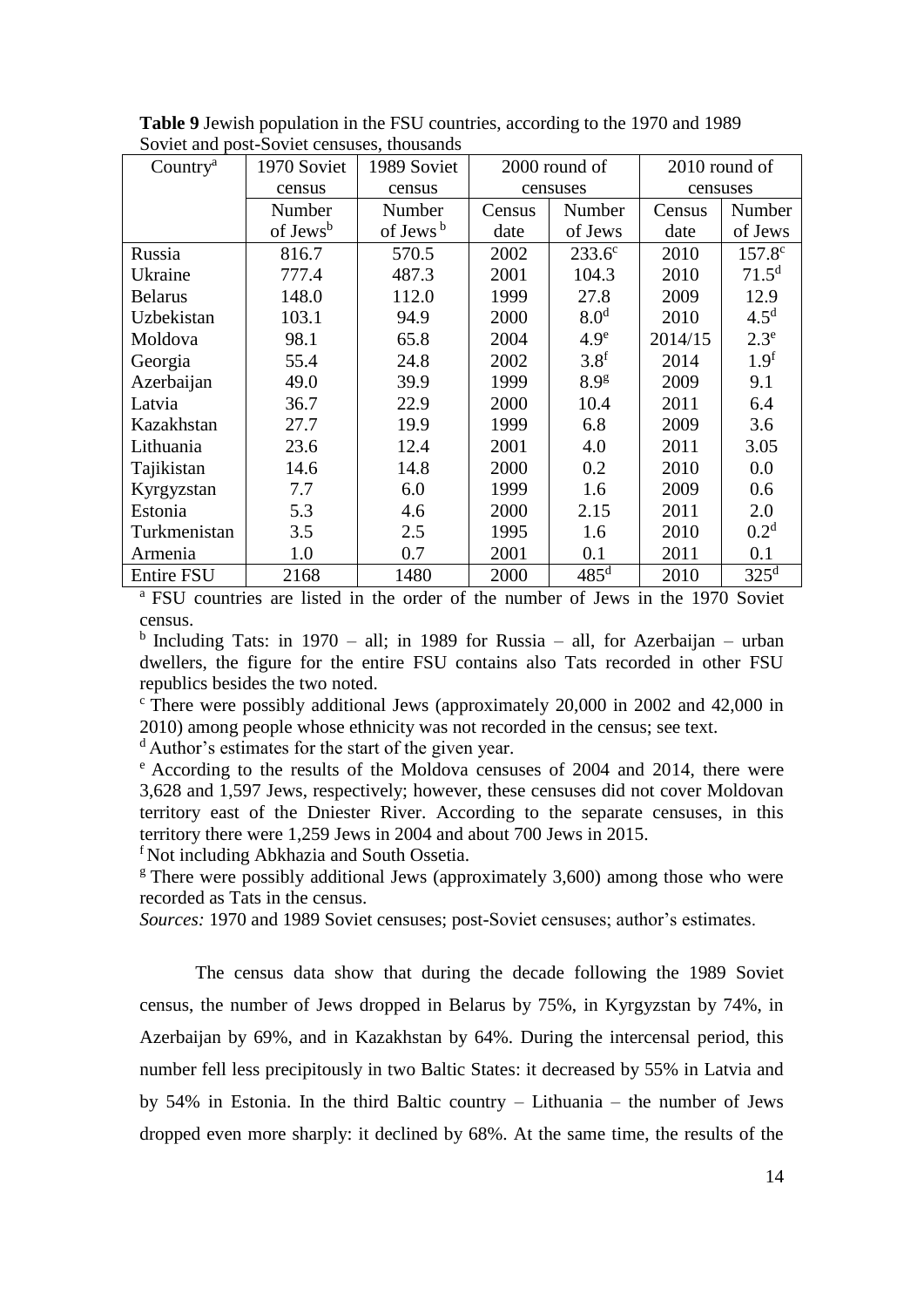2001 Ukrainian census show that during less than 13 years following the 1989 Soviet census, the number of Jews in this second largest community in the FSU dropped dramatically by 79%. The most pronounced decrease after the civil war was recorded in Tajikistan: according to the 2000 census, the number of Jews there was only 1.5% of the 1989 figure. In two FSU countries torn apart in the 1990s by severe interethnic conflicts – Moldova and Georgia – the decrease by the date of their first post-Soviet census was also very pronounced: by 93% and 85%, respectively.

In 2009 a new round of censuses began in the FSU countries, and there is once again a question on ethnicity in each census. However, Ukraine and Uzbekistan did not execute censuses in this round which finished in 2014. Unfortunately, results of the most recent population census conducted in Turkmenistan were not available in time to be included in this paper. To fill these lacunae I have prepared estimates for these countries based on known Jewish population dynamics.

Between 1999 and 2009, the number of Jews in Azerbaijan decreased by 27%. Over this period in other post-Soviet Muslim countries the drop was much more pronounced: in Kazakhstan by 48% and in Kyrgyzstan by 61%. The most pronounced decrease was recorded in Tajikistan: according to the 2010 census, the number of Jews there was as low as 36 (0.2% of the 1989 figure). According to the last censuses, the number of Jews in Belarus and Moldova halved during the decade – by 54% and 53%, respectively.

During the last intercensal period, the number of Jews fell less precipitously in two Baltic States: it decreased by 38% in Latvia and by 24% in Lithuania. In the third Baltic country – Estonia – the number of Jews dropped very moderately by only 8%. These dynamics may be explained by the continuing shift of some persons of mixed Jewish-Russian origin to Jewish ethnicity which was first found in the results of the 2000 Estonian census (Kupovetsky 2005).

15 The results of the two post-Soviet censuses in Russia present a special case. The 2010 Russian census recorded 157,763 Jews as against my Jewish population estimate of 200,000 for the census date (derived for this country from the 1994 Russian microcensus and subsequent vital and migration dynamics). Thus, there were possibly additional Jews (approximately 42,000) among people whose ethnicity was unknown/unstated in the census. The previous 2002 Russian census recorded 233,596 Jews as against my Jewish population estimate of 254,000 for the census date (the gap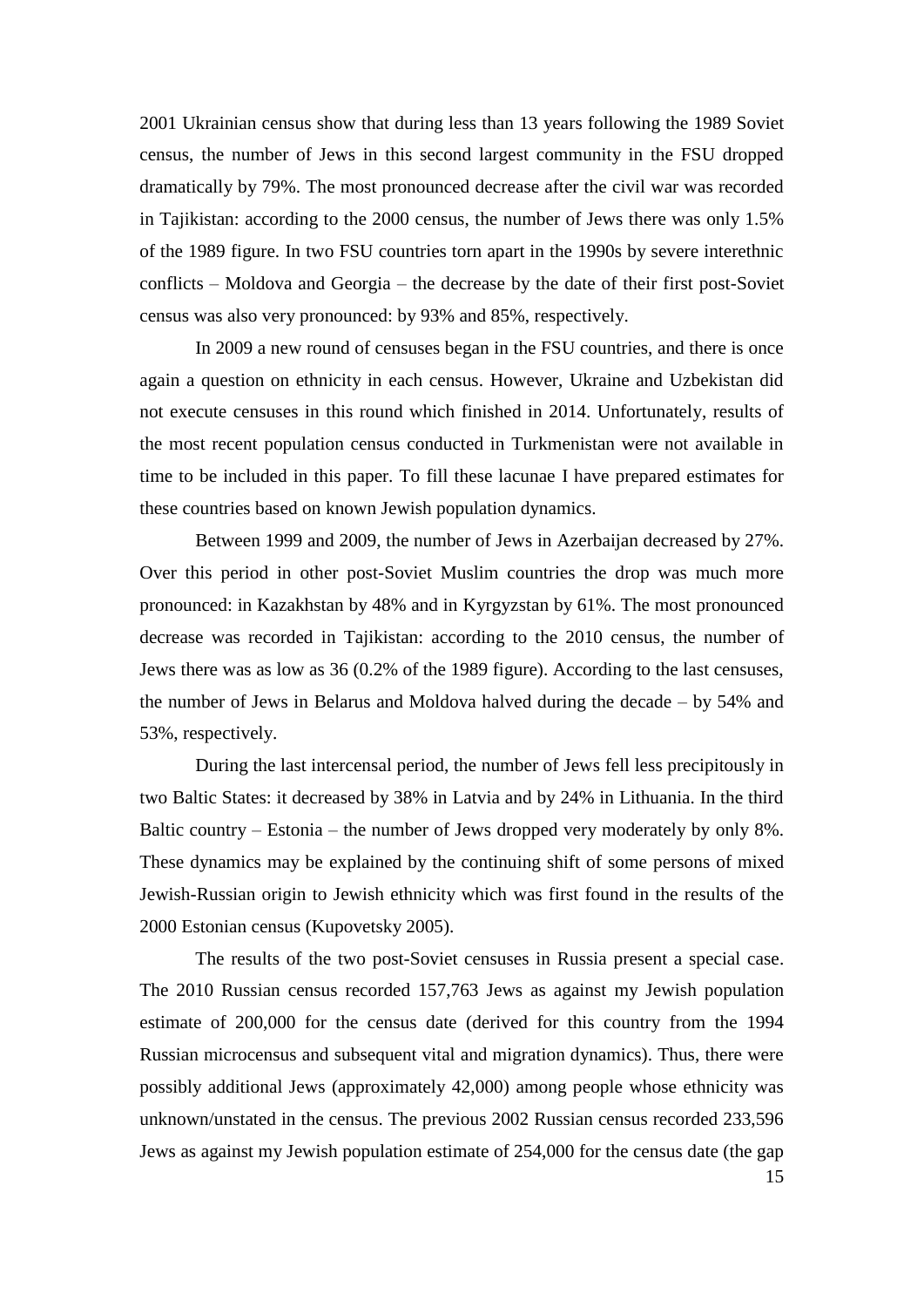for this census was approximately 20,000). These two gaps clearly demonstrate a growing process of Jewish ethnic assimilation in contemporary Russia, and show that a sizable group of Jews does not want to be recorded as Jews in the census.<sup>1</sup>

At the start of the mass exodus, Russia's Jews made up 39% of the total number of Jews in the FSU. However, since 1989 the population decline of Russia's Jewry was lower than that of the total Jewish population in the FSU, and by 2000 the Jews in Russia accounted for more than 60% of the total number of Jews in the FSU.

My estimates based on the first post-Soviet censuses show that between 1989 and 2000, the total number of Jews in the FSU countries fell dramatically by 67%. In this much shorter period the tempo of post-Soviet Jewish numerical decrease was much higher than that seen in the Soviet censuses of 1970 to 1989 when it was 32%. In the decade between 2000 and 2010 the total number of Jews in the FSU countries additionally declined by 33%.

Between the 1989 Soviet census and the 2002 Russian census Moscow's share of Russia's Jewish population increased from 31% to 34%, and that of St. Petersburg decreased from 19% to 16%, whereas the percentage of provincial Jewry remained unchanged (50%; see Table 10). Undoubtedly, this was due to the different general propensities to emigrate of these three Jewries in this period. Most prone to emigrate were St. Petersburg Jews (Tolts 2003). During the last intercensal period, from 2002 to 2010, the distribution of Russia's Jews by area was almost unchanged: the share of St. Petersburg Jews in the country's Jewish population slightly decreased from 16% to 15%, and that of provincial Jewry marginally increased from 50% to 51%, whereas the share of Moscow's Jews was unchanged – 34%. Therefore, one may surmise rather identical general propensities to emigrate of these three Jewries in this period. At the same time, the annual propensities to emigrate to Israel varied very sizably for these three Jewries (see above).

The proportional adjustment of the 2010 Russian census data in accordance with the estimated total number of Jews on the census date (200,000) allowed me to estimate about 67,700 Jews for Moscow and 30,600 Jews for St. Petersburg.<sup>2</sup> From

<u>.</u>

<sup>&</sup>lt;sup>1</sup> In the 2010 Russian census for more than 5.6 million persons (4%) ethnicity was unknown/unstated. In the previous Russian census of 2002, the number of such people was much lower: about 1.5 million persons (1%; Bogoyavlensky 2013).

 $2$  For the results of the adjustment of the 2002 Russian census data, see: Tolts 2004.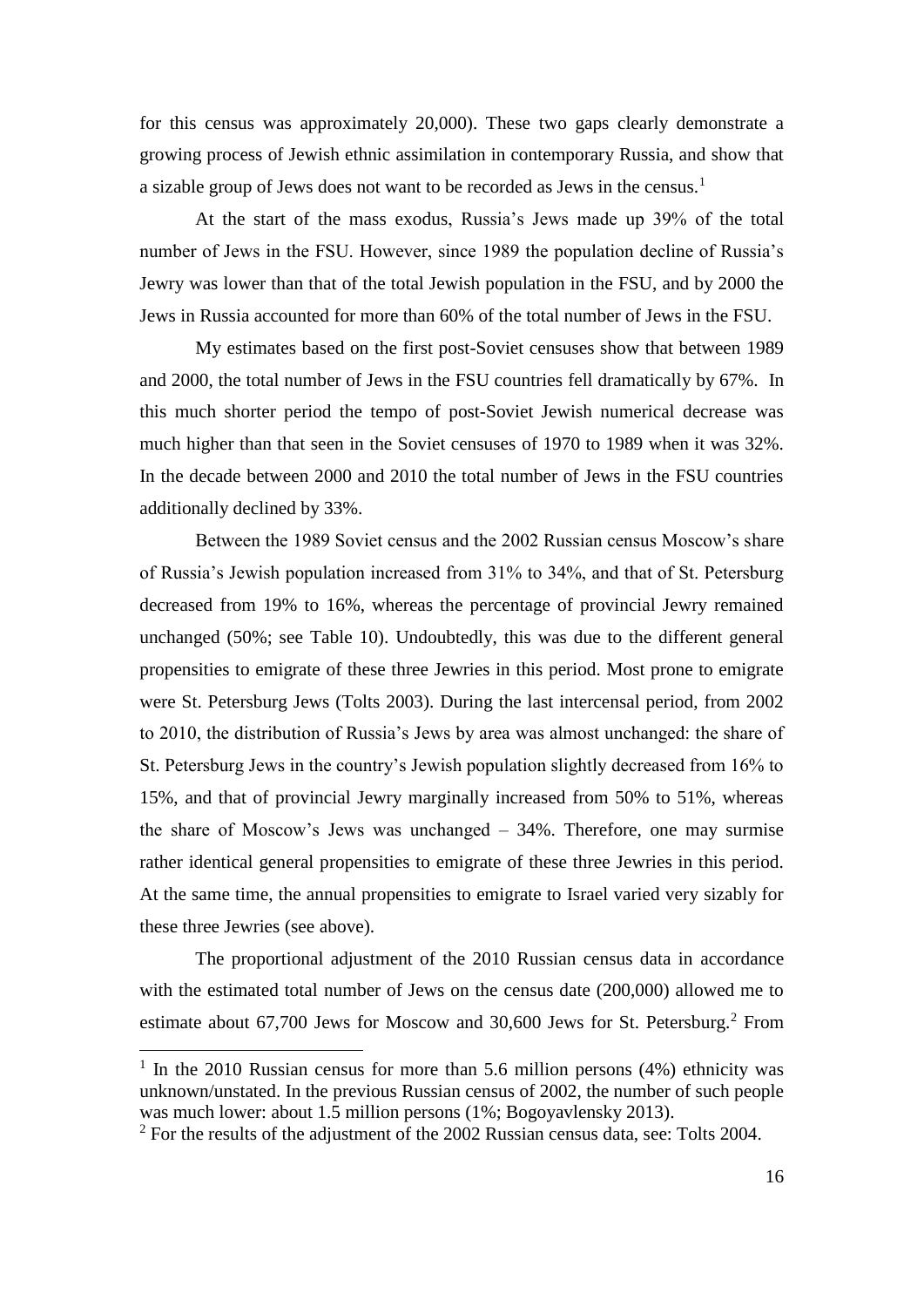1989 to 2010, the estimated decrease based on these figures was more pronounced in St. Petersburg (3.5 times) than in Moscow (2.6 times).

|                | <b>THOIC TO</b> DISTIGATOR OF THE JOW ISH POPURITION IN IMMSHIT, OV<br>arva, anvasanas |               |                |                  |  |  |  |  |
|----------------|----------------------------------------------------------------------------------------|---------------|----------------|------------------|--|--|--|--|
| Census         | Total                                                                                  | <b>Moscow</b> | St. Petersburg | <b>Provinces</b> |  |  |  |  |
| $1989^{\rm a}$ | 570.5                                                                                  | l 77.0        | 106.8          | 286.7            |  |  |  |  |
| 2002           | 233.6                                                                                  | 80.4          | 36.7           | 116.5            |  |  |  |  |
| 2010           | 157.8                                                                                  | 53.4          | 24.2           |                  |  |  |  |  |

**Table 10** Distribution of the Jewish population in Russia, by area, thousands

a Including Tats.

*Sources*: 1989 Soviet census; 2002 and 2010 Russian censuses.

Conceptually, all the analyzed numbers above correspond to what has been defined in Jewish demography as the "core" Jewish population which is the aggregate of all those who, when asked, identify themselves as Jews or, in the case of children, are identified as such by their parents; it does not include persons of Jewish origin who report another ethnicity in the census (DellaPergola 2002). At the beginning of 2010, according to my guesstimate that uses the 1970 Soviet census as a baseline, there were about 1.6 million "core" Jews worldwide who had originated from the FSU (see Table 11). On that date in the FSU, the number of remaining "core" Jews was estimated at about 325,000, as compared with 2,168,000 in 1970 (see Table 9). My guesstimated figure for Israel, the major destination of FSU Jewish emigrants is less than 0.85 million in 2010. On that date in the USA the guesstimated number was 0.3 million and in Germany it was 0.1 million (see Table 11). Thus, by 2010 more than half of the "core" Jews worldwide who had originated from the FSU lived in Israel and only one-fifth remained in their place of origin – the countries of the FSU.

| Country            | "Core" Jews      | Total <sup>a</sup> |
|--------------------|------------------|--------------------|
| <b>Israel</b>      | less than $0.85$ | more than 1.1      |
| <b>FSU</b>         | 0.325            | less than 1.0      |
| <b>USA</b>         | 0.3              | less than 0.5      |
| Germany            |                  | 0.2                |
| World <sup>b</sup> |                  | 2.9                |

**Table 11** Distribution of the post-Soviet Jewish diaspora population, by country, 2010, millions

<sup>a</sup> For Israel, FSU immigrants, their children and grandchildren. For all other countries, mostly people eligible to immigrate to Israel according to the Law of Return. <sup>b</sup> Including other much smaller ex-Soviet Jewish immigrant communities, see text. *Sources:* Tolts 2016: 35; Table 9 of this paper.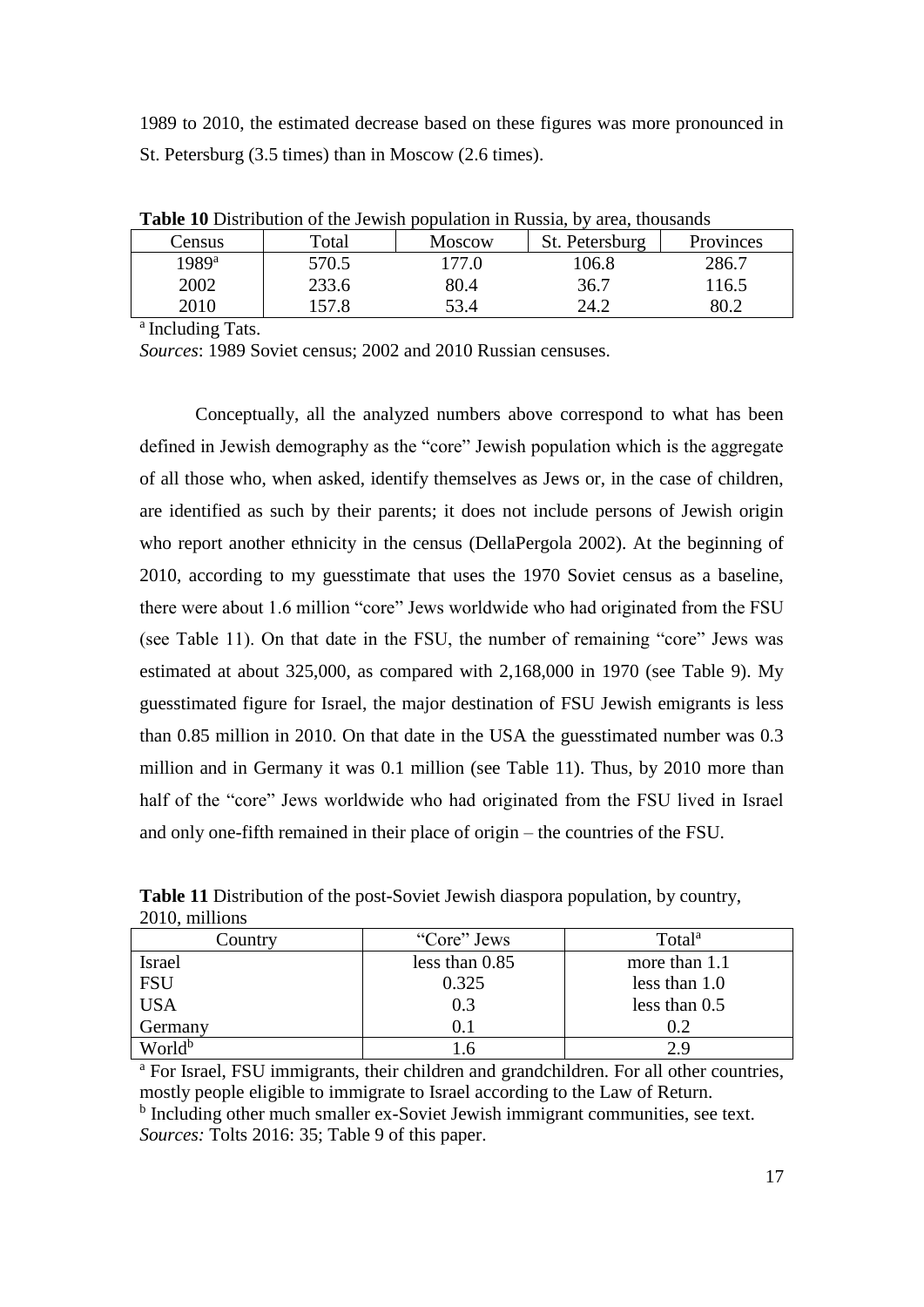The analysis shows that today Israel, the USA, Germany, Russia and Ukraine are the main centers of concentration of Jews originating from the FSU. To this one may add information on two overseas countries. The 2011 census shows 8,395 Jews from the FSU in Australia (Graham 2014). According to the 2018 Survey of Canadian Jews, there were about 25,000 "core" Jews born in the FSU (Brym et al. 2019).

However, "core" Jewish population is much smaller than the total population entitled to immigrate to Israel (aliyah) in accordance with the Law of Return, which, as noted above, includes Jews, children and grandchildren of Jews, and all their respective spouses. For 2010, the total guesstimated number of the post-Soviet Jewish Diaspora world population is 2.9 million.

#### **5. New Demography of FSU Migrants: Israeli Case**

Even before the large-scale emigration of the 1970s, the balance of births to at least one Jewish parent and Jewish deaths had become negative in Russia and Ukraine. By the end of the 1980s, this balance was decidedly unfavorable in all the republics of the European part of the Soviet Union (Tolts 2003). As noted above the most sizable group of FSU migrants went to Israel. Fortunately, Israeli statistics, as a rare exception, contain ample appropriate demographic data on these migrants which can be utilized in this analysis. Absence of appropriate data provides no possibility for such detailed study of other segments of the Diaspora.

The Israeli Jewish population represents a mix of very different lifestyles and values (see, e.g., Levy et al. 2004). Therefore, the demography of its components shows great differentiations. The total fertility rate (TFR) of the Jews in Israel is the highest among contemporary developed countries: in 1985-1989 it was 2.8 and it returned to the same level again in 2005-2009 and it was even higher in 2016-2018 – almost 3.2 (Israel CBS 2019). However, that is only an average. At one end of the fertility spectrum are ultra-Orthodox Jews (Haredim) who have a high average fertility (TFR of about seven), whereas at the other end is the non-religious segment of the Jewish veteran population with a TFR of slightly over two (DellaPergola 2011; Hleihel 2018). The non-religious majority of FSU immigrants is much more similar to the latter in overall lifestyle and outlook on life.

Analysis of birth dynamics shows that the Jews and their relatives who emigrated to Israel in the 1990s escaped the dramatic fertility reduction which was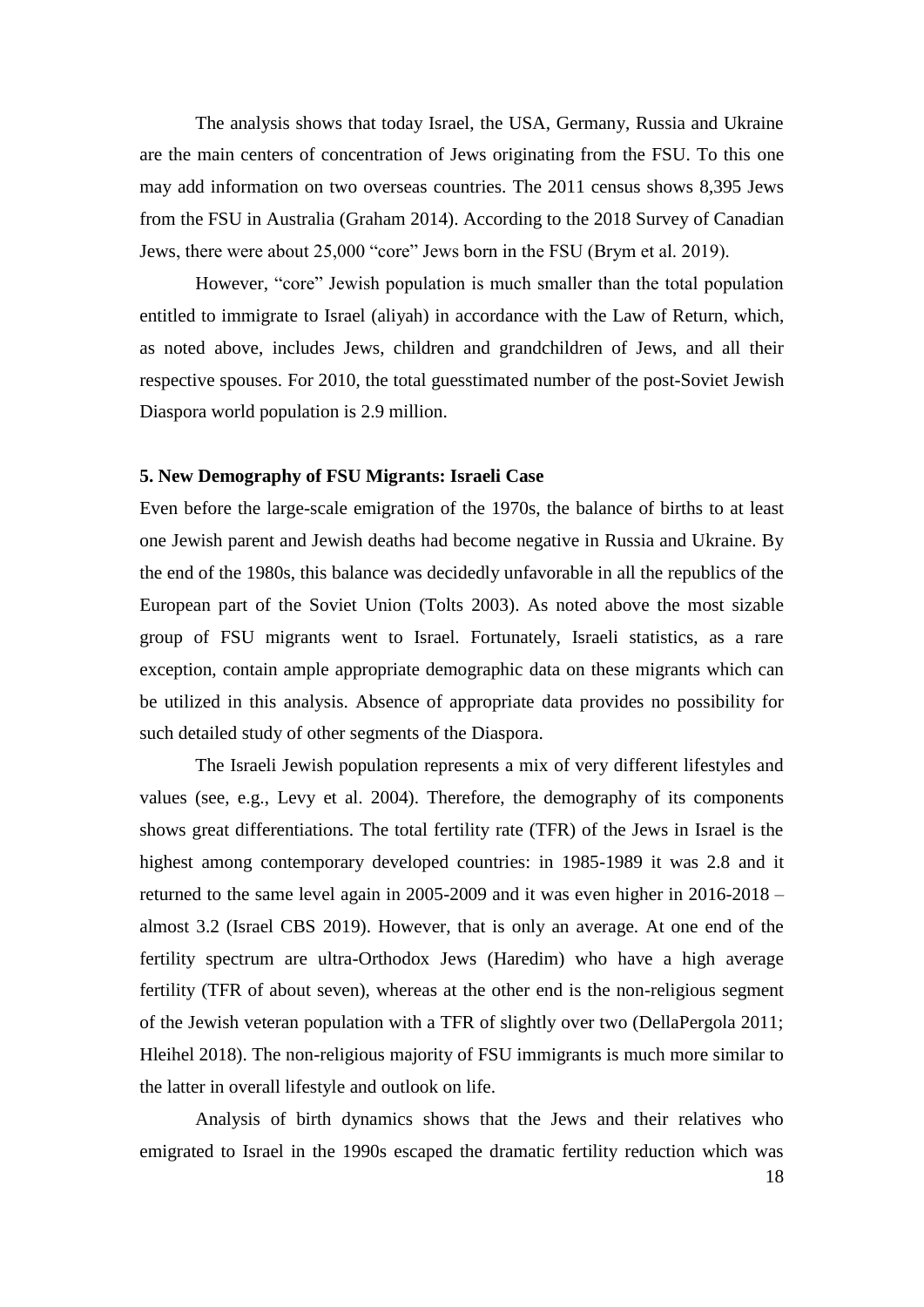characteristic of the FSU population as a whole and Jews in particular (see Table 12). By 2001 their TFR was 1.56; that is, at the same level as that of Jews in the Soviet Union in 1988-1989. In 1999-2005 the TFR among FSU immigrants registered as Jews was rather steady at 1.7-1.8. At the same time, according to my estimate, this indicator for FSU immigrants registered as non-Jews in 2002-2005 was also steady and as low as approximately 1.2-1.3; thus, it was similar to the low level of post-Soviet Slavic populations in their home countries.

| Year | Total | Of these: |                   | Year | Total |                   | Of these: |
|------|-------|-----------|-------------------|------|-------|-------------------|-----------|
|      |       | Jews      | Non-              |      |       | Jews              | Non-      |
|      |       |           | Jews              |      |       |                   | Jews      |
| 1991 | 1.31  | $\cdots$  | $\cdots$          | 2000 | 1.62  | 1.73              | $\cdots$  |
| 1992 | 1.33  | $\cdots$  | $\cdots$          | 2001 | 1.56  | 1.69              | $\cdots$  |
| 1993 | 1.52  | $\cdots$  | .                 | 2002 | 1.55  | 1.70              | 1.27      |
| 1994 | 1.65  | $\cdots$  | .                 | 2003 | 1.60  | 1.78              | 1.27      |
| 1995 | 1.72  | $\cdots$  | $\cdots$          | 2004 | 1.55  | 1.76              | 1.15      |
| 1996 | 1.70  | $\cdots$  | $\cdots$          | 2005 | 1.55  | 1.75              | 1.20      |
| 1997 | 1.71  | $\cdots$  | $\cdots$          | 2010 | 1.89  | $\ddots$          | $\cdots$  |
| 1998 | 1.71  | $\cdots$  | $\cdots$          | 2013 | 2.03  | 2.19              | 1.68      |
| 1999 | 1.63  | 1.69      | $\cdot\cdot\cdot$ | 2015 | 2.05  | $\cdot\cdot\cdot$ | $\cdots$  |

**Table 12** Total fertility rate (TFR) among FSU immigrants who arrived in Israel since 1990

*Sources:* Tolts 2015: 153; Konstantinov 2017: 39-40.

By 2013 the TFR among FSU immigrants registered as Jews reached 2.19; that is, it was similar the TFR level of Israeli non-religious veteran Jews and shows the possibility for their demographic self-reproduction. In the same year, this indicator for FSU immigrants registered as non-Jews increased only to 1.68. It continues to be rather similar to the increased level of post-Soviet Slavic populations in their home countries. By 2015 the TFR among FSU immigrants as a whole reached 2.05.

At the onset of the mass exodus, Jewish males had a much higher life expectancy than the average for total Soviet males, whereas Jewish females in the Soviet Union had no such advantage. Life expectancy at birth for Soviet Jews in 1988-1989 was 70.1 for males and 73.7 for females (Andreev et al. 1993).

19 At this time, this indicator was much higher among the Jewish population of Israel. A comparison of Jewish life expectancy at birth in the Soviet Union and Israel shows a sizable disadvantage for both Soviet Jewish males and females of more than four years (Israel CBS 1991). However, whereas in 1990-1994 in Israel the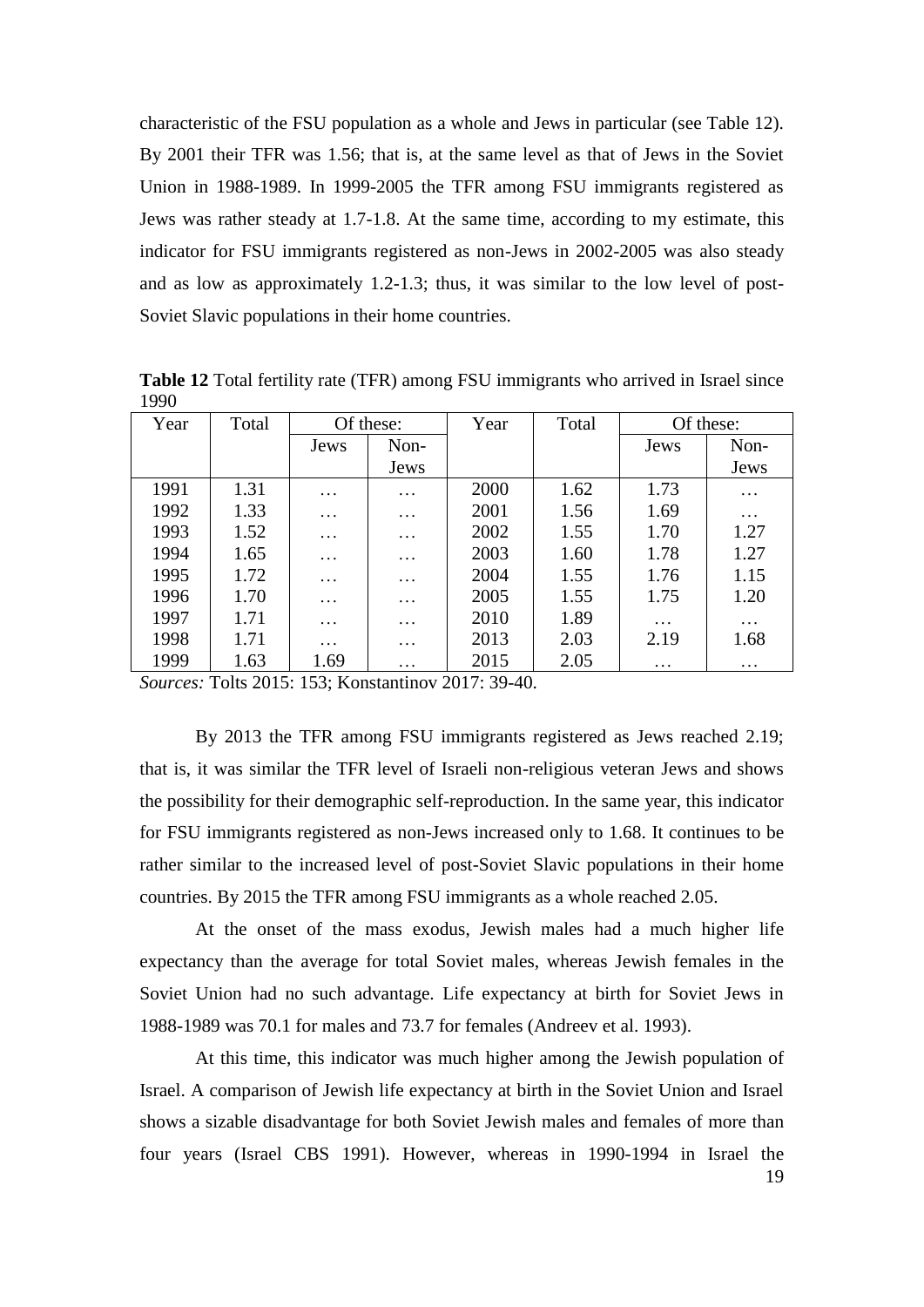standardized rates of female mortality were lower for the new immigrants from the FSU than for the veteran Jewish population of Israel, the indicators for males of both groups were rather close (Rotem 1998).

| Age group | Jews in the USSR, | FSU immigrants in Israel <sup>a</sup> |           |           |  |  |  |  |  |  |
|-----------|-------------------|---------------------------------------|-----------|-----------|--|--|--|--|--|--|
|           | 1988-1989         | 1998-1999                             | 2007-2009 | 2015-2017 |  |  |  |  |  |  |
| Males     |                   |                                       |           |           |  |  |  |  |  |  |
| 45-49     | 5.3               | 4.3                                   | 3.8       | 3.6       |  |  |  |  |  |  |
| 50-54     | 7.9               | 5.7                                   | 5.4       | 5.1       |  |  |  |  |  |  |
| 55-59     | 15.1              | 9.9                                   | 7.5       | 6.9       |  |  |  |  |  |  |
| $60 - 64$ | 23.4              | 13.8                                  | 10.9      | 10.3      |  |  |  |  |  |  |
| 65-69     | 35.6              | 23.7                                  | 18.7      | 16.7      |  |  |  |  |  |  |
| 70-74     | 57.6              | 36.1                                  | 27.4      | 24.7      |  |  |  |  |  |  |
| 75-79     | 90.2              | 51.9                                  | 46.0      | 40.7      |  |  |  |  |  |  |
| 80-84     | 134.3             | 85.5                                  | 73.9      | 68.7      |  |  |  |  |  |  |
| Females   |                   |                                       |           |           |  |  |  |  |  |  |
| 45-49     | 3.2               | 1.8                                   | 1.6       | 1.2       |  |  |  |  |  |  |
| 50-54     | 5.4               | 3.1                                   | 2.4       | 2.1       |  |  |  |  |  |  |
| 55-59     | 9.6               | 5.2                                   | 4.1       | 3.0       |  |  |  |  |  |  |
| $60 - 64$ | 15.3              | 7.8                                   | 5.9       | 4.9       |  |  |  |  |  |  |
| 65-69     | 25.5              | 13.3                                  | 9.5       | 8.4       |  |  |  |  |  |  |
| 70-74     | 44.2              | 22.5                                  | 16.7      | 12.9      |  |  |  |  |  |  |
| 75-79     | 74.2              | 38.5                                  | 31.6      | 24.2      |  |  |  |  |  |  |
| 80-84     | 122.8             | 69.4                                  | 58.0      | 47.9      |  |  |  |  |  |  |

**Table 13** Age-specific death rates of Jews in the USSR and FSU immigrants in Israel, by age group for ages 45 and over, per 1,000 males and females

<sup>a</sup> Who arrived in Israel since 1990.

*Sources:* Compiled on the basis of Goskomstat of USSR data and Israel CBS data.

In 2000-2003, life expectancy at 15 for FSU immigrants in Israel reached 61.0 for males and 67.0 for females (Ott et al. 2009**)**. This indicator for FSU immigrant females was very close to all Jewish females in the country (67.4 years in 2000-2004). However, for FSU immigrant males, despite the pronounced increase, it was still considerably lower than for all Jewish males (63.5 years in the same period). The great majority of all deaths occur at age 45 and over. By the end of the 1990s, the decline in death rates for FSU immigrants in Israel was very pronounced for both sexes over age 45 in comparison with the indicators for Jews in the Soviet Union on the eve of the mass exodus of the 1990s. Over the next two decades the improvement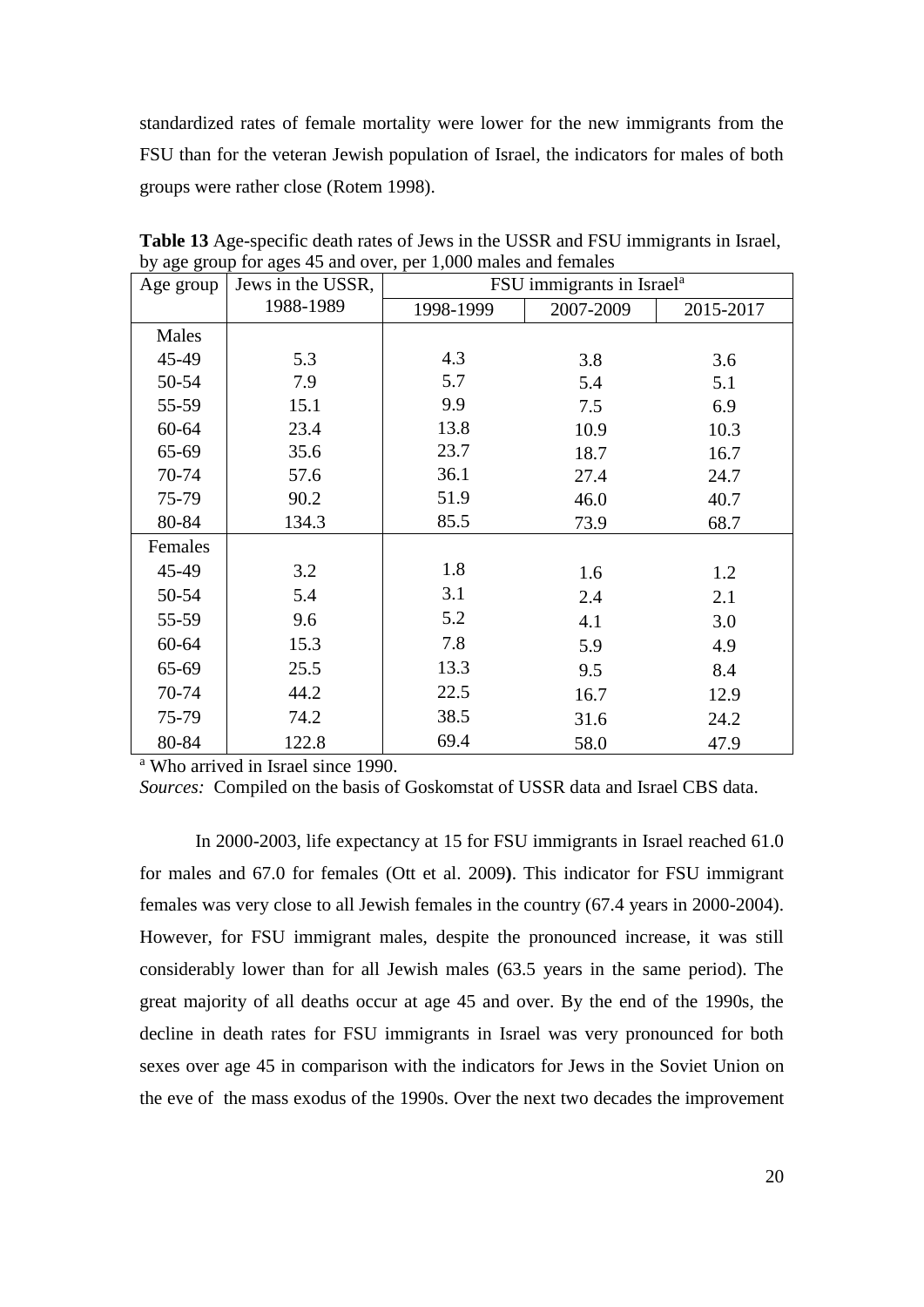in mortality rates among FSU immigrants in Israel continued steadily for both sexes (see Table 13).

| Year | <b>Births</b> | Deaths | <b>Balance</b> |
|------|---------------|--------|----------------|
| 1991 | 9.3           | 7.1    | 2.2            |
| 1996 | 12.9          | 8.7    | 4.2            |
| 2001 | 13.0          | 8.7    | 4.3            |
| 2005 | 13.7          | 9.4    | 4.3            |
| 2009 | 14.9          | 9.7    | 5.2            |
| 2015 | 14.7          | 8.3    | 6.4            |

**Table 14** Balance of births and deaths among FSU immigrants who arrived in Israel since 1990, per 1,000

*Sources:* Israel CBS 2006: 137; Konstantinov 2017: 39; Author's estimates.

Positive fertility and mortality dynamics coupled with the rather favorable age structure of the FSU immigrants to Israel (see above) led to a decisively positive balance of births and deaths. By 2015, there were 14.7 births and 8.3 deaths per 1,000 FSU immigrants who arrived in Israel since 1990 and were still living there (see Table 14).

The results of the research clearly demonstrate demographic revitalization of FSU Jews in Israel. One may surmise that in the two other main destinations – the USA and Germany – the life expectancy of FSU Jewish emigrants also increased sizably. At the same time, German Jewry – the great majority of which consists of immigrants from the FSU – has a decidedly negative balance of births and deaths. Nor does American Jewry as a whole have a positive balance of births and deaths. Clearly, the fact that their immigrant segments which originated from the FSU were relatively aged did not augur well demographically for these immigrant groups in either Germany or the USA.

#### **6. Concluding Remarks**

According to my most recent estimate, at the beginning of 2019 there were 165,000 "core" Jews in Russia, 48,000 in Ukraine, 9,000 in Belarus, 8,900 in all the Baltic States, and only 1,900 in Moldova. In Transcaucasia as a whole, 9,100 "core" Jews remained, and in Central Asia – even less: 6,200. In the nine years between 2010 and 2019 the total number of Jews in the FSU countries further declined by 24%.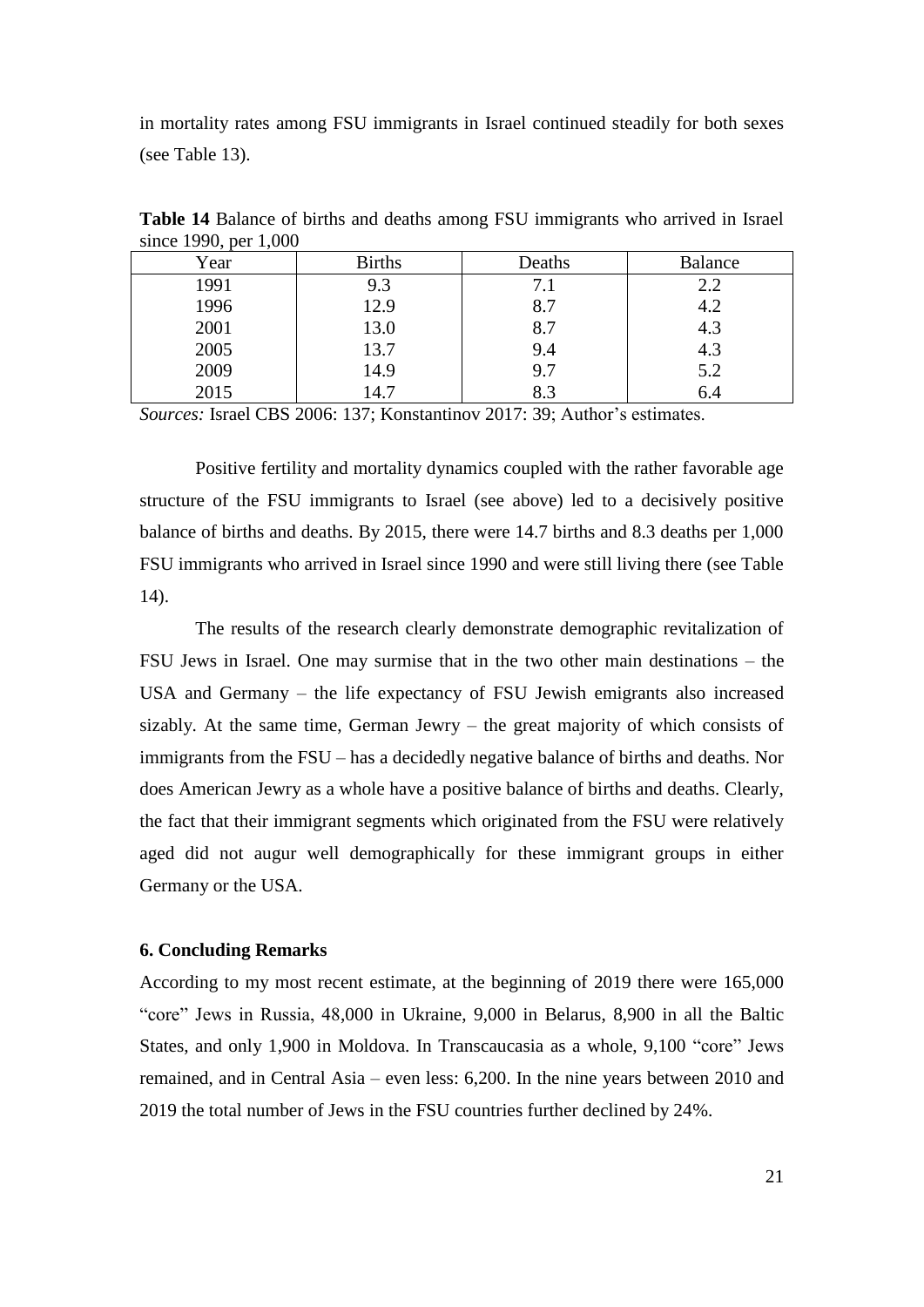The analysis clearly shows the decisive role of the push factor in migration movements from the FSU countries. These findings coincide with the generally decisive role of the push factor in world Jewish migration (DellaPergola, 2009). Socio-economic problems in FSU countries continue to push Jews and their relatives to emigrate in rather sizable numbers. Especially striking is a new increase in emigration from Russia. During the first nine months of 2019, the registered number of migrants from Russia to Israel reached 11,400 and was higher by almost one thousand than last year's total. This number of migrants as compared with the same period of the previous year rose by 70%. Emigration from Ukraine has also increased, and in the first nine months of 2019, its level was 5% higher than last year.

#### **Acknowledgments**

This paper is part of an ongoing broader research project being carried out by the author at the Division of Jewish Demography and Statistics, the Avraham Harman Institute of Contemporary Jewry, the Hebrew University of Jerusalem. I would like to express my appreciation to Sergio DellaPergola for his general advice in all stages of this project and to Uzi Rebhun for encouraging me to revisit recent FSU Jewish population problems. I would like to express my appreciation to Dmitry Bogoyavlensky, Nati Cantorovich, Olga Chudinovskikh, Mikhail Denissenko, Rafi Pizov, Liat Rehavi, Marina Sheps and Emma Trahtenberg for providing materials, information, and suggestions. I wish also to thank Judith Even for reading and editing an earlier draft. Responsibility for the content of the paper is, of course, the author's alone.

## **References**

- Altshuler, M. (1987). *Soviet Jewry since the Second World War: Population and social structure*. New York: Greenwood.
- Andreev, E.M., Darsky, L.E. & Kharkova, T.L. (1993). *Naselenie Sovetskogo Soiuza, 1922-1991* (The population of the Soviet Union, 1922-1991). Moscow: Nauka.
- [Anonymous]. (2000). Statistical data. In L. Dymerskaya-Tsigelman (Ed.), *The Jews of the Soviet Union in Transition*, 4 (19). Jerusalem: Publications on Soviet Jewry in Cooperation with the Scientist' Committee of the Israel Council for Soviet Jewry, 136-142 (in Hebrew).
- BAMF (2009) *Evaluierungsbericht: Aufnahmeverfahren für jüdische Zuwanderer aus der ehemaligen Sowjetunion*. Nürnberg: BAMF.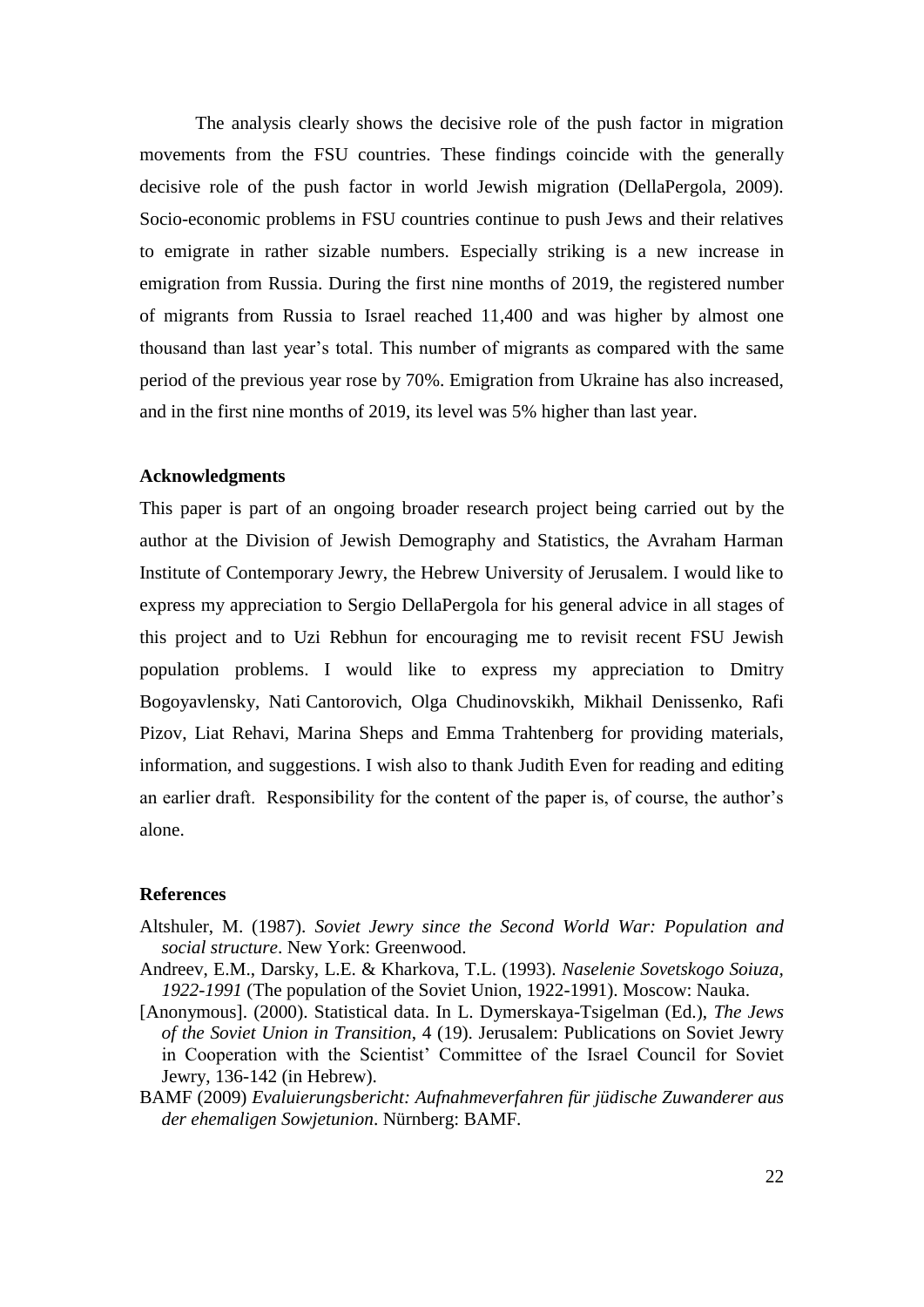- Bogoyavlensky, D.D. (2013). Etnicheskii sostav naseleniia i vladenie aizykami (Ethnic composition of the population and language proficiency). In A.G. Vishnevsky (Ed.), *Naselenie Rossii 2010-2011* (Population of Russia 2010-2011). Moscow: Institute of Demography, 93-143.
- Brym, R., Neuman, K. & Lenton, R. (2019). *2018 Survey of Canadian Jews*. Toronto: Environics Institute.
- Cohen Goldner, S, Eckstein, Z. & Weiss, Y. (2012). *Immigration and labor market mobility in Israel, 1990-2009*. Cambridge, MA & London: The MIT Press.
- DellaPergola, S. (2002). Demography. In M. Goodman (Ed.), *The Oxford handbook of Jewish studies*. Oxford: Oxford University Press, 797-823.
- DellaPergola, S. (2009). International migration of Jews. In E. Ben-Rafael & Y. Sternberg (Eds.), *Transnationalism: Diasporas and the advent of a new (dis)order*. Leiden & Boston: Brill, 213-236.
- DellaPergola, S. (2011). *Fertility prospects in Israel: Ever below replacement level?* (United Nations, Department of Economic and Social Affairs, Population Division, Expert Paper No. 2011/9). New York: United Nations.
- Florsheim, Y. (1990). The emigration of Soviet Jews in 1979-1988 and its influence on Soviet Jewry. *Yahadut Zemanenu*, 6, 305-321 (in Hebrew).
- Florsheim, Y. & Tal, D. (1996). A correction to the Jewish population data in the 1989 Soviet census. *Jews in Eastern Europe*, 30(2), 18-23.
- Gitelman, Z. (1997). "From a northern country": Russian and Soviet Jewish immigration to America and Israel in historical perspective. In N. Lewin-Epstein, Y. Ro'i, & P. Ritterband (Eds.), *Russian Jews on three continents*. London: Frank Cass, 21-41.
- Graham, D. (2014). *The Jewish Population of Australia: Key Findings from the 2011 Census*. Darlinghurst, NSW: Australian Centre for the Study of Jewish Civilisation, Monash University.
- Hleihel, A. (2018). *Fertility among Jewish women in Israel, by level of religiosity, 1979-2014*. Jerusalem: Israel CBS (in Hebrew).
- Interstate Statistical Committee of the CIS. (1996). *1989 USSR population census. CD-ROM edition*. Minneapolis, MN: East View Publications.
- Interstate Statistical Committee of the CIS. (2006). *Results of population censuses in the countries of the Commonwealth of Independent States (2000 round): Statistical abstract*. Moscow.
- Israel CBS. (1991). *Statistical abstract of Israel*. Jerusalem: Central Bureau of Statistics.
- Israel CBS. (1995). *Immigrant population from USSR (Former), 1990-1992: Demographic trends*. Jerusalem: Central Bureau of Statistics.
- Israel CBS. (1998). *Immigrant population from former USSR, 1995: Demographic trends. Jerusalem*: Central Bureau of Statistics.
- Israel CBS. (2000). *Immigrant population from former USSR: Selected data, 1998.* Jerusalem: Central Bureau of Statistics.
- Israel CBS. (2006). *Immigrant population from the former Soviet Union: Demographic trends, 1990-2001*. Jerusalem: Central Bureau of Statistics.
- Israel CBS. (2007). *Immigration to Israel, 2000-2001*. Jerusalem: Central Bureau of Statistics.
- Israel CBS. (2009). *Immigration to Israel, 2002-2006*. Jerusalem: Central Bureau of Statistics.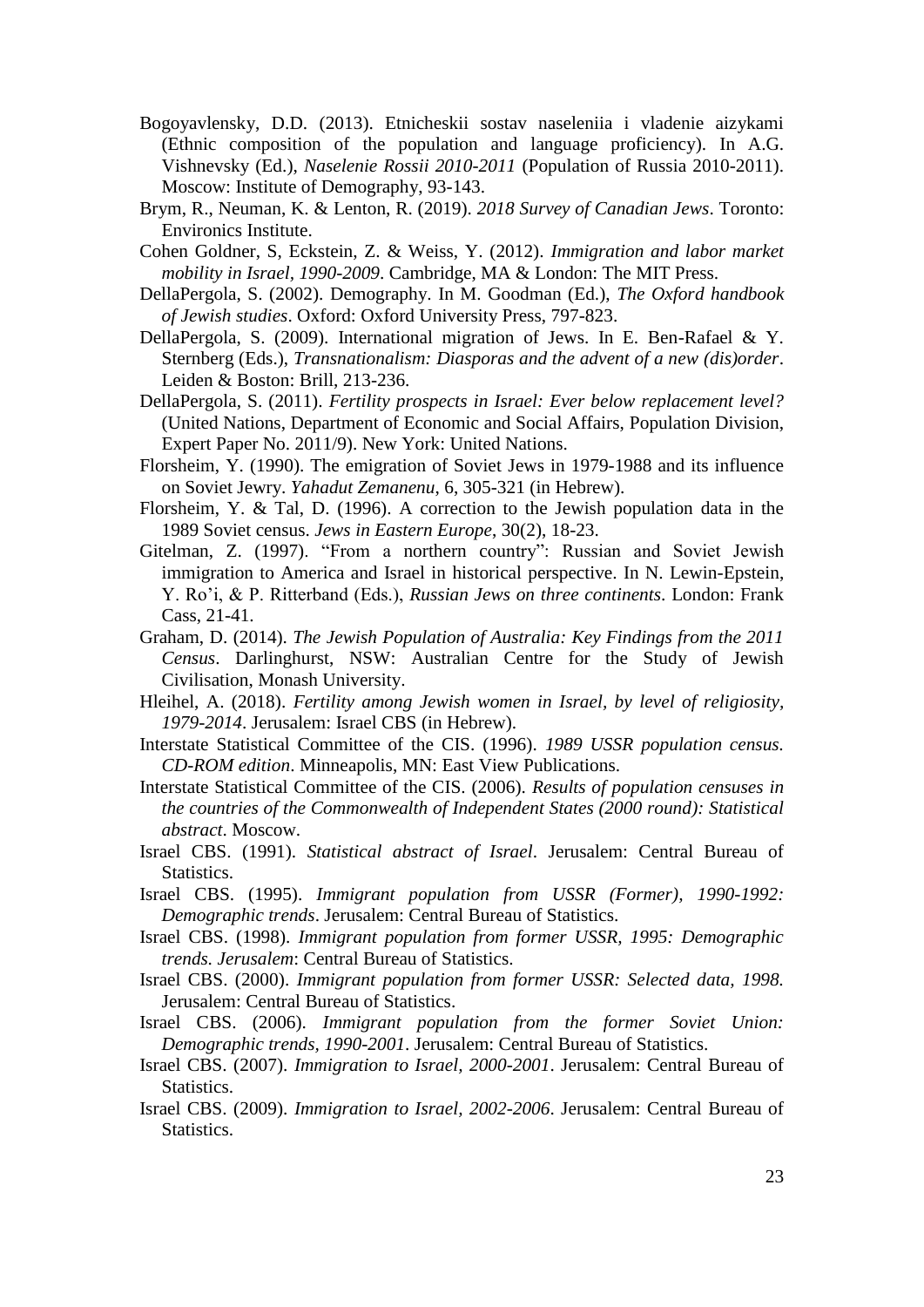- Israel CBS. (2012). *Immigration to Israel, 2007-2010*. Jerusalem: Central Bureau of Statistics.
- Israel CBS. (2019). *Statistical abstract of Israel*. Jerusalem: Central Bureau of Statistics.
- Konstantinov, V. (2017). *Chetvert' veka Bolshoi alii: Statisticheskii analiz peremen* (Quarter century of the great aliya: A statistical analysis of changes). Jerusalem: Lira.
- Kupovetsky, M. (2005). K otsenke chislennosti evreev i demograficheskogo potentsiala evreiskoi obshchiny v SSSR i postsovetskikh gosudarstvakh v 1989- 2003 gg. [An estimate of the number of Jews and demographic potential of the Jewish community in the Soviet Union and post-Soviet states for 1989-2003]. In M. Chlenov (Ed.), *Evroaziatskii evreiskii ezhegodnik 5765* (Euro-Asian Jewish year book 5765). Kiev: Dukh i Litera, 78–91.
- Lazin, F.A. (2005). *The Struggle for Soviet Jewry in American politics: Israel versus the American Jewish establishment*. Lanham, MD: Lexington Books.
- Levy, Sh., Levinsohn, H. & Katz, E. (2004). The many faces of Jewishness in Israel. In U. Rebhun & Ch.I. Waxman (Eds.), *Jews in Israel: Contemporary social and cultural patterns*. Hanover, NH & London: Brandeis University Press, 265-284.
- Ott, J.J., Paltiel, A.M. & Becher, H. (2009). Noncommunicable disease mortality and life expectancy in immigrants to Israel from the former Soviet Union: Country of origin compared with host country. *WHO Bulletin*, 87 (1), 20-29.
- Rotem, N. (1998). *Mortality among immigrants from former USSR, 1990-1994*. Jerusalem (Israel CBS, Current briefings in statistics, No. 8).
- Tolts, M. (2003). Demography of the Jews in the Former Soviet Union: Yesterday and Today. In Z. Gitelman with M. Glants & M.I. Goldman (Eds.), *Jewish Life After the USSR*. Bloomington, IN: Indiana University Press, 173–206.
- Tolts, M. (2004). The Post-Soviet Jewish Population in Russia and the World. *Jews in Russia and Eastern Europe*, 52 (1), 37–63.
- Tolts, M. (2008). Migration since World War I. In G.D. Hundert (Ed.), *The YIVO encyclopedia of Jews in Eastern Europe*. New Haven, CT: Yale University Press, 2008, 1434-1440.
- Tolts, M. (2015). Demographic Transformations among Ex-Soviet Migrants in Israel. In E. Lederhendler & U. Rebhun (Eds.), *Research in Jewish Demography and Identity*. Boston, MA: Academic Studies Press, 146-168.
- Tolts, M. (2016). Demography of the contemporary Russian-speaking Jewish diaspora. In Z. Gitelman (Ed.), *The new Jewish diaspora: Russian-speaking immigrants in the United States, Israel, and Germany*. New Brunswick, NJ: Rutgers University Press, 23-40.
- Tolts, M. (2018). Post-Soviet Jewish demographic dynamics: An Analysis of Recent Data. In S. DellaPergola and U. Rebhun (Eds.), *Jewish population and identity: Concept and reality*. Dordrecht: Springer, 2018, 213-229.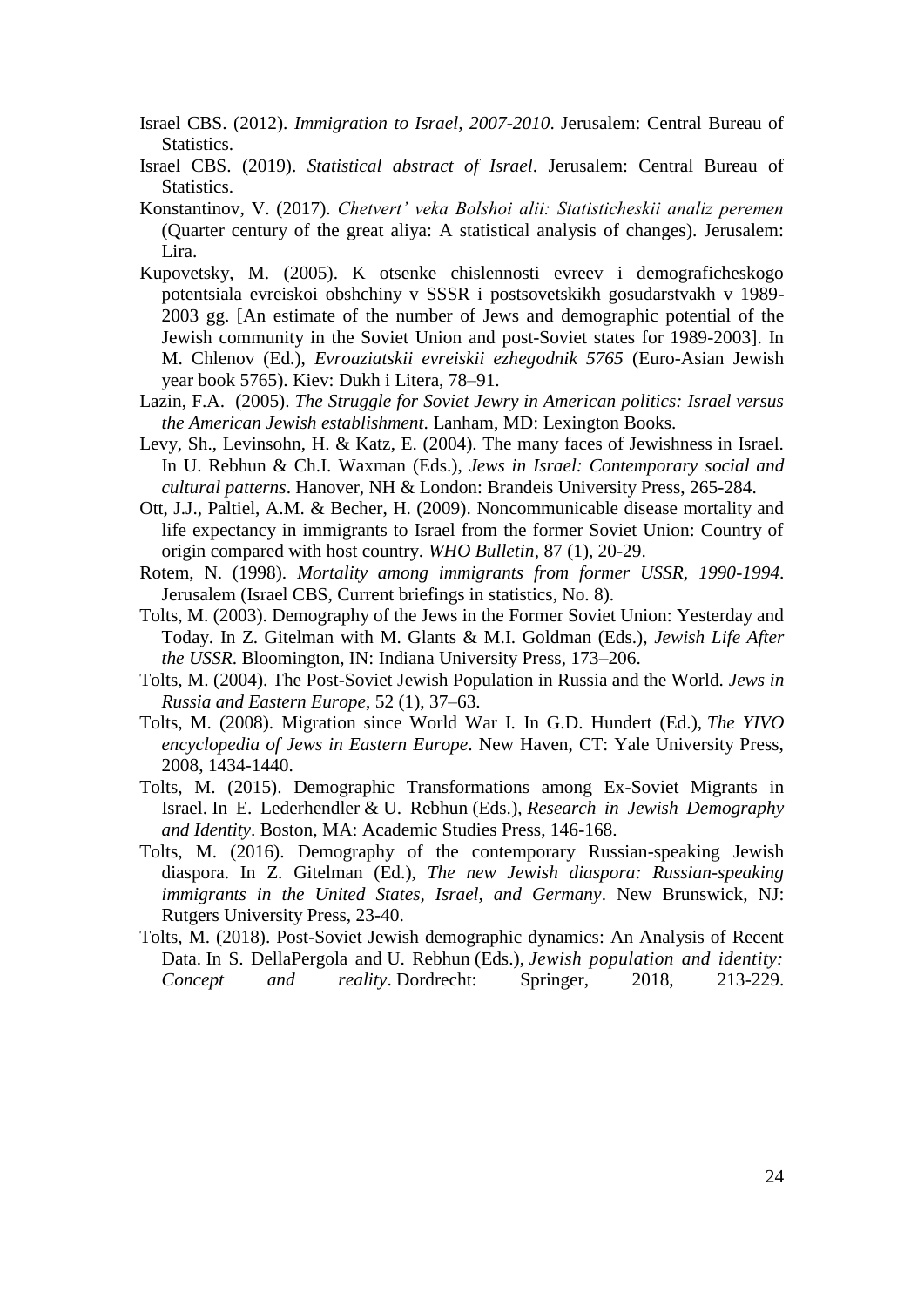| Country        | 1989   | 1990    | 1991    | 1992   | 1993   | 1994   | 1995   | 1996   | 1997   | 1998   | 1999   | 2000   | 2001   | 2002   | 2003   |
|----------------|--------|---------|---------|--------|--------|--------|--------|--------|--------|--------|--------|--------|--------|--------|--------|
| Russia         | 3,281  | 45,522  | 47,276  | 24,786 | 23,082 | 24.612 | 15,707 | 16,488 | 15,290 | 14,454 | 31,104 | 18,758 | 10,871 | 6,541  | 4,837  |
| Ukraine        | 3,575  | 58,936  | 39,769  | 13,149 | 12,833 | 22,733 | 23,556 | 23,447 | 24,103 | 20,083 | 23,231 | 20,231 | 14,082 | 6,641  | 3,871  |
| <b>Belarus</b> | 1,121  | 23,356  | 16,006  | 3,273  | 2,265  | 2,906  | 4,219  | 4,381  | 3,369  | 2,258  | 2,692  | 2,560  | 2,003  | 974    | 691    |
| Moldova        | 1,470  | 11,926  | 15,452  | 4,305  | 2,173  | ,907   | 2,407  | 1,953  | 1,396  | 1,194  | 1,345  | 1,774  | 959    | 538    | 356    |
| Estonia        | 30     | 391     | 225     | 81     | 110    | 61     | 60     | 99     | 75     | 40     | 55     | 100    | 60     | 27     | 22     |
| Latvia         | 294    | 4,393   | 1,852   | 866    | ,399   | 845    | 541    | 709    | 599    | 447    | 326    | 390    | 300    | 166    | 78     |
| Lithuania      | 322    | 2,737   | 1,052   | 369    | 333    | 245    | 353    | 339    | 332    | 194    | 198    | 300    | 308    | 176    | 68     |
| Armenia        | 10     | 162     | 108     | 132    | 387    | 370    | 114    | 97     | 82     | 125    | 121    | 126    | 101    | 80     | 34     |
| Azerbaijan     | 466    | 7,833   | 5,676   | 2,625  | 3,133  | 2,285  | 3,090  | 2,627  | 1,876  | 1,134  | ,240   | 854    | 614    | 475    | 387    |
| Georgia        | 263    | 1,346   | 1,407   | 2,595  | 3,750  | 3,295  | 2,275  | 1,493  | 1,107  | 944    | ,050   | 858    | 748    | 513    | 358    |
| Kazakhstan     | 67     | 1,313   | 998     | 475    | 536    | 699    | 2,736  | 2,034  | 2,350  | 1,948  | ,861   | .,757  | 992    | 654    | 437    |
| Kyrgyzstan     | 73     | 992     | 572     | 250    | 449    | 447    | 367    | 347    | 203    | 214    | 247    | 472    | 274    | 219    | 115    |
| Tajikistan     | 202    | 2,389   | 2,736   | 2,286  | 1,581  | 413    | 455    | 317    | 138    | 97     | 72     | 47     | 48     | 30     | 15     |
| Turkmenistan   | 3      | 33      |         | 79     | 54     | 59     | 359    | 465    | 400    | 279    | 246    | 193    | 157    | 110    | 105    |
| Uzbekistan     | 1,544  | 20,726  | 14,271  | 5,533  | 8,471  | 6,510  | 6,172  | 3,410  | 2,695  | 2,399  | 2,858  | 2,276  | 2,040  | ,358   | 1,051  |
| Unknown        | 211    | 3,175   | 439     | 4,289  | 5,589  | 692    | 2,436  | 843    | 603    | 223    | 202    | 121    | 43     | 24     |        |
| Total          | 12,932 | 185,230 | 147,839 | 65,093 | 66,145 | 68,079 | 64,847 | 59,049 | 54,618 | 46,033 | 66,848 | 50,817 | 33,600 | 18,526 | 12,426 |

Appendix. Emigration from the FSU to Israel, by country